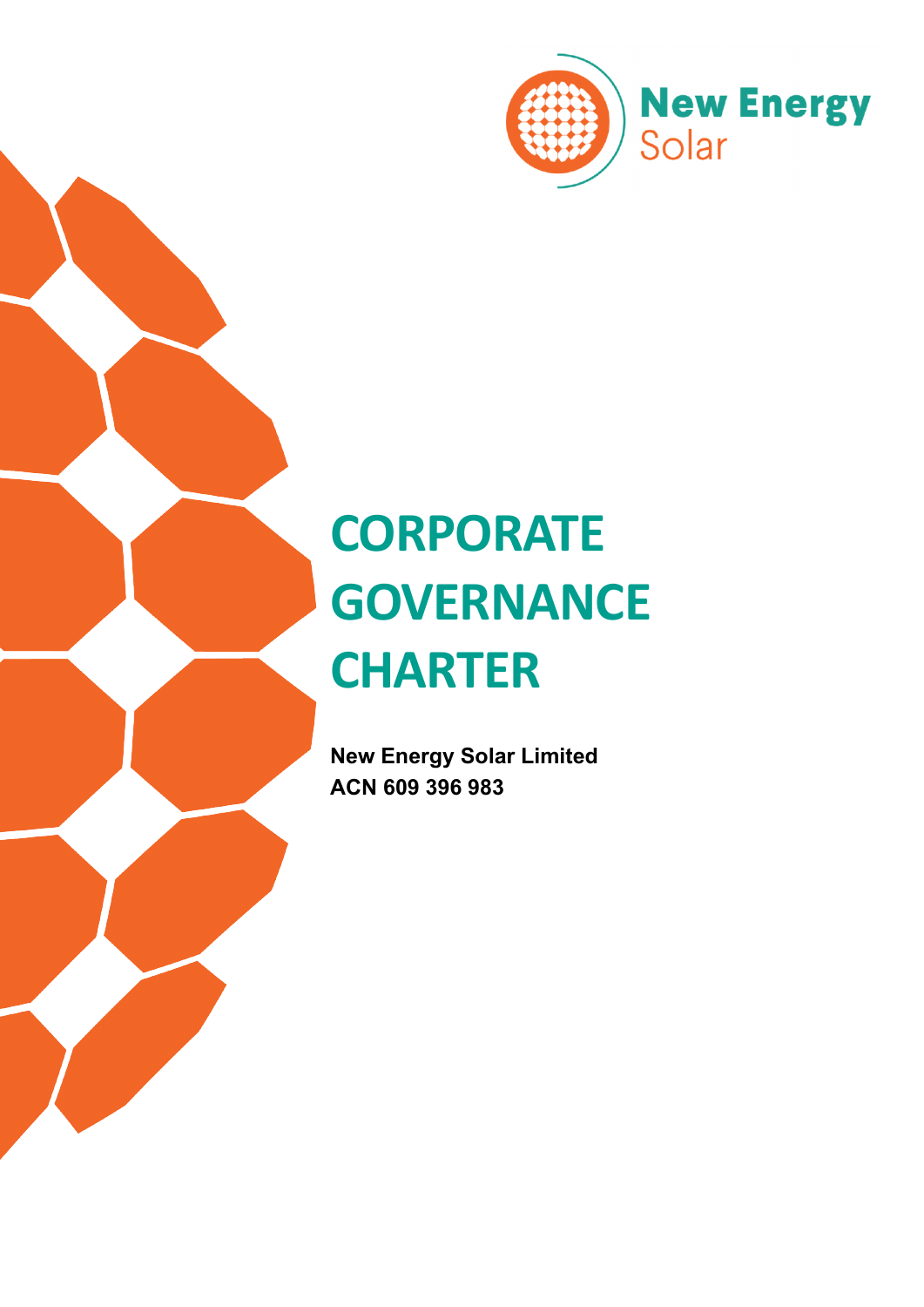

# **TABLE OF CONTENTS**

| $1.$ $\sim$      |  |
|------------------|--|
| 2 <sup>1</sup>   |  |
| 3 <sub>1</sub>   |  |
| 4.               |  |
| 5.               |  |
| 6.               |  |
| $\overline{7}$ . |  |
| 8.               |  |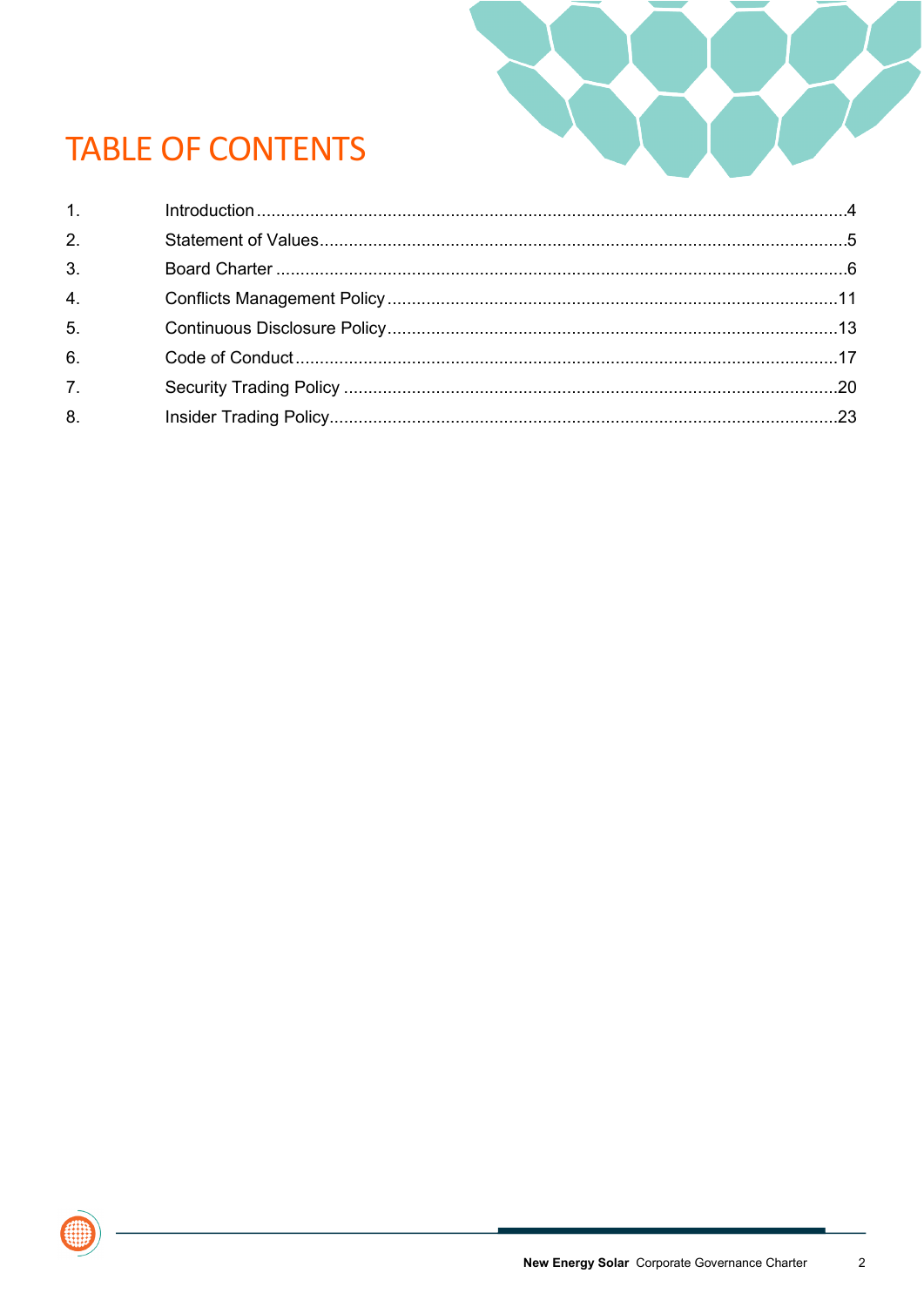# **DEFINITIONS**

**ASIC ASX**

**Chairman Chairman chairman of the Board** 

**Company Secretary Secretary secretary of the Company** 

**Corporate Governance Recommendations** 

Act or Corporations Act **Corporations Act** Corporations Act 2001 (Cth) Australian Securities and Investments Commission Australian Securities Exchange operated by ASX Limited **Board of the Company** board of directors of the Company **Board Charter Example 20** policy of corporate governance in relation to the Board contained in Section 3 of this charter **CFO or Chief Financial Officer** chief financial officer of the Company **Charter Charter this Corporate Governance Charter contained in this document Code of Conduct the Company's code of conduct as set out in Section 6 of this** charter **Company** New Energy Solar Limited (ACN 609 396 983) **Constitution Constitution the Constitution of the Company Continuous Disclosure Policy** the Company's Continuous Disclosure Policy as set out in Section 3.13 of this charter the ASX Corporate Governance Council "Corporate Governance Principles and Recommendations" (as amended from time to time) **Director Director director director director director director director director director director director director director director director director director director director d Executive** an executive officer (whether or not a Director) involved in the strategic and operational management of the Company, including the Company Secretary **Insider Trading Policy** the Company's insider trading policy as set out in Section 8 of this charter **Listing Rules** the ASX listing rules as amended from time to time **Security Holder Security Holder holder** of a security interest in the Company **Security Trading Policy** the Company's security trading policy as set out in Section 7 of this document

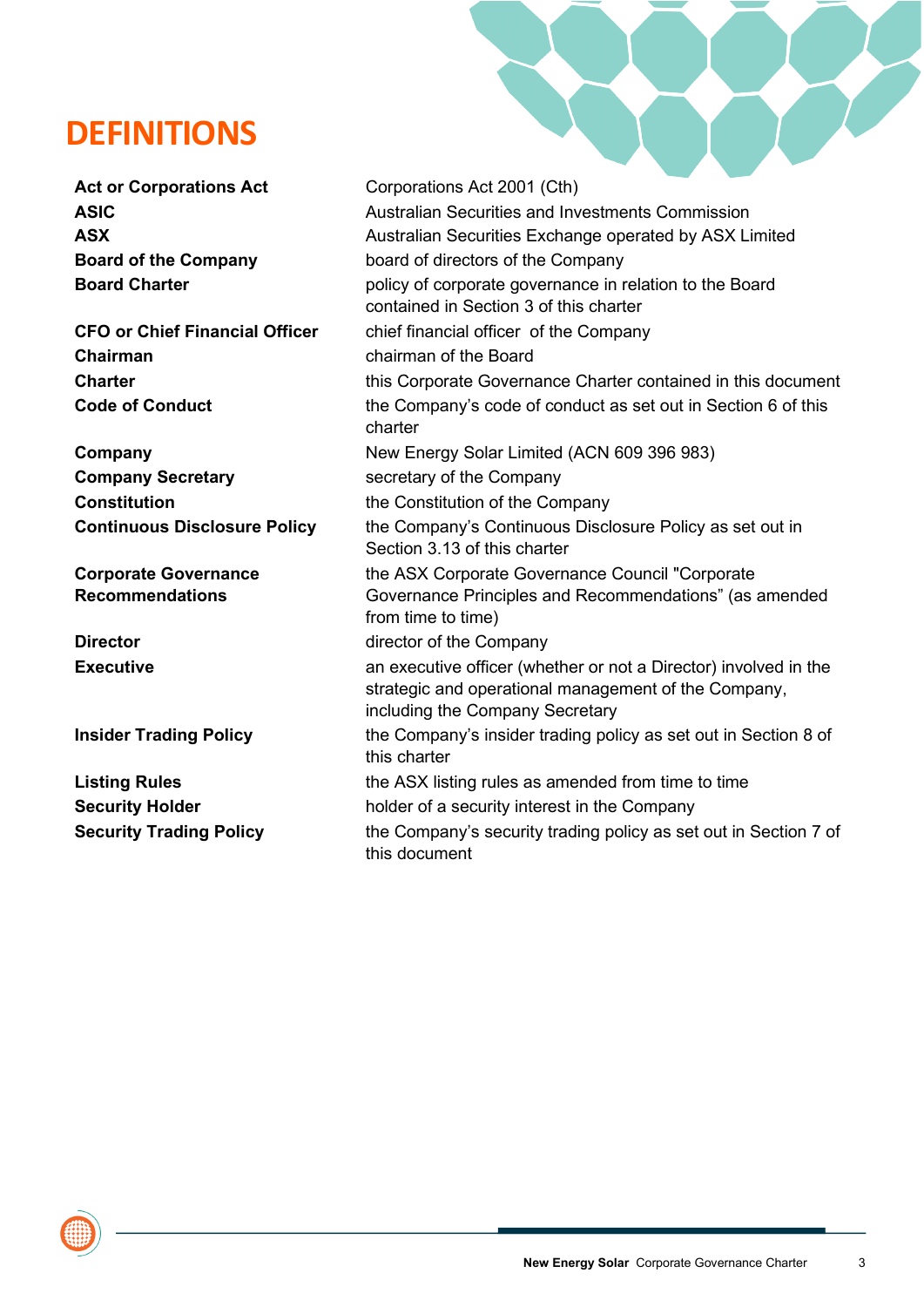# <span id="page-3-0"></span>**1.INTRODUCTION**

Corporate governance is a set of systems, policies and procedures which define the way in which entities – trust and companies alike – are governed with reference to their values. It establishes the objectives of an entity ensuring that administration and management is undertaken in a manner which is consistent with the interests of the entity's members. Additionally, it establishes a system for monitoring and evaluating the achievement of those objectives.

The Corporate Governance Recommendations define corporate governance as "the framework of rules, relationships, systems and processes within and by which authority is exercised and controlled in corporations".

Corporate governance policies will vary from entity to entity as there is no single system of corporate governance that is applicable to all entities. An entity must establish systems, processes and policies that help it achieve its objectives in light of the nature and size of that entity.

As a result, the Board has adopted a number of policies to ensure that it has high-quality and transparent systems of corporate governance in place. These policies are incorporated in this Charter and are prepared in line with the Corporate Governance Recommendations which the Board recognises as best practice guidelines.

The Charter incorporates the following:

- (a) Statement of Values see Section 2
- (b) Board Charter see Section 3
- (c) Conflicts Management Policy See Section 4
- (d) Continuous Disclosure Policy see Section 5
- (e) Code of Conduct see Section 6
- (f) Security Trading Policy see Section 7
- (g) Insider Trading Policy see Section 8.

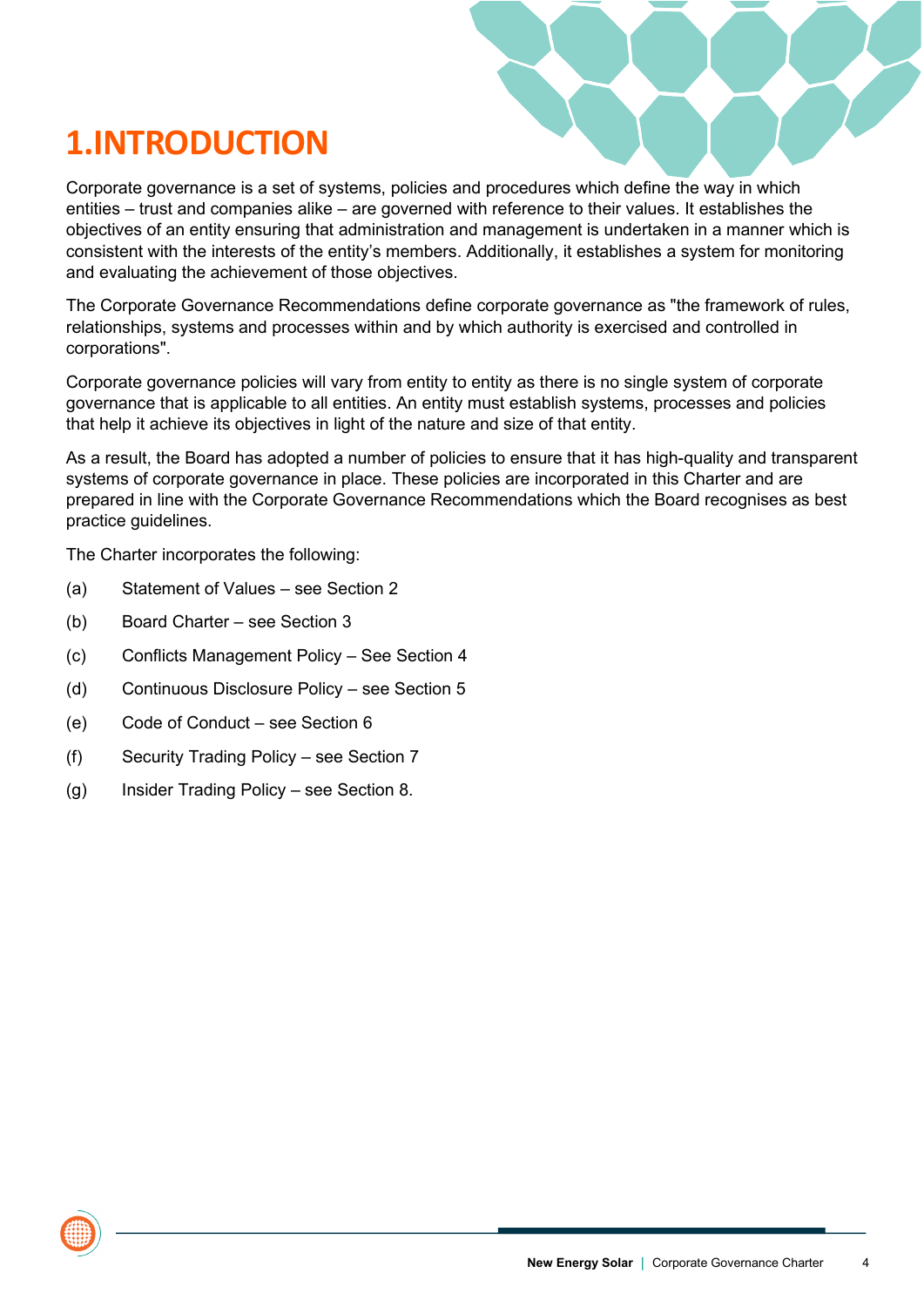# <span id="page-4-0"></span>**2.STATEMENT OF VALUES**

The Board values sustainable management of the world's natural resources for present and future generations. To this end, the Company aims to both capitalise on and contribute to increasing awareness of the impact of climate change on the world's resources and specifically, invests to achieve attractive risk-adjusted returns for its investors in utility-scale solar power plants, a key element in the global energy sector's transition to a low carbon emissions system.

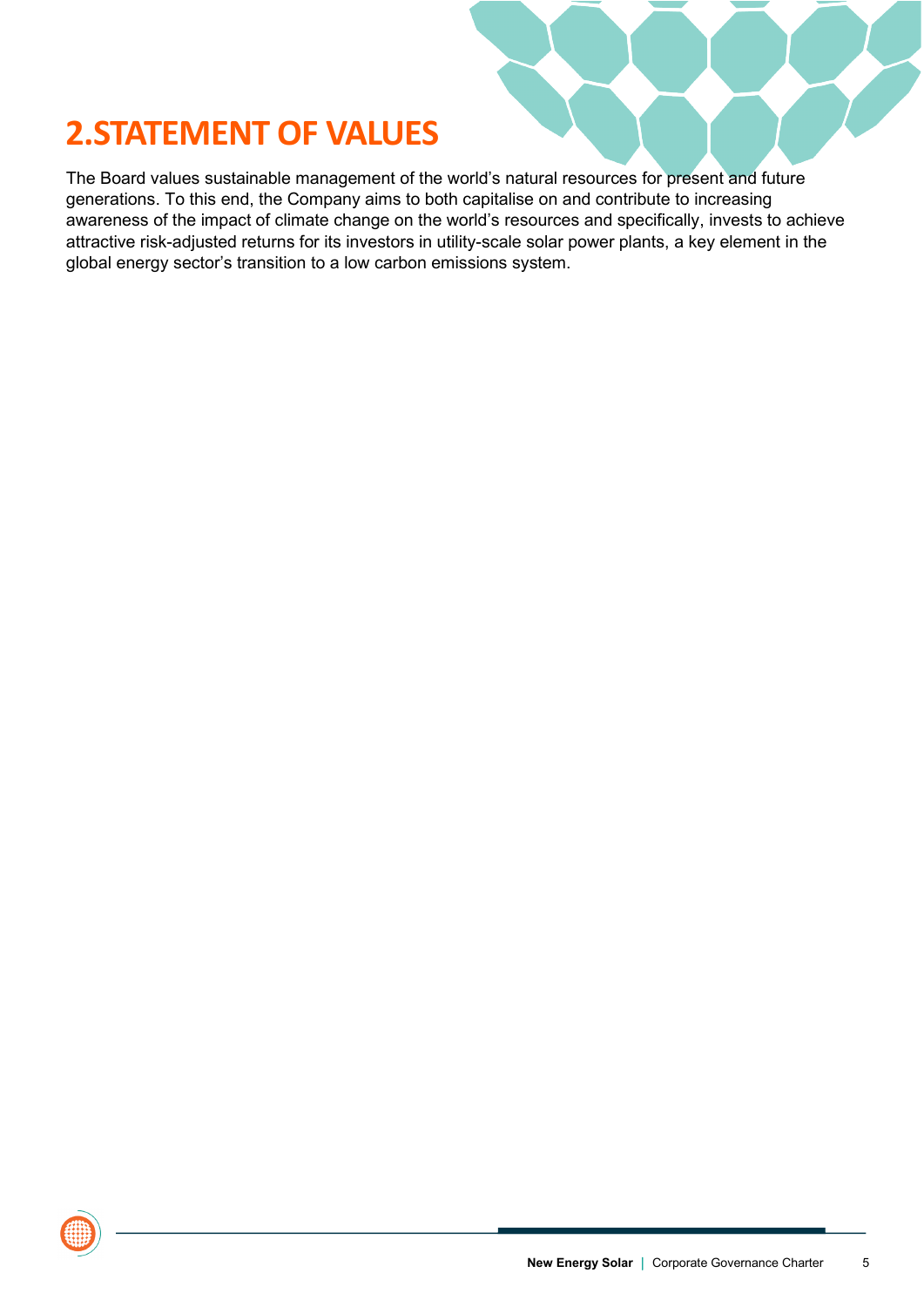# <span id="page-5-0"></span>**3.BOARD CHARTER**



## 3.1 INTRODUCTION

Directors will be appointed and removed in accordance with the Corporations Act and the Constitution.

The conduct of the Company is governed primarily by the Constitution.

This charter aims to set out the practices that the Company has established and to which the Board and each director are committed to. This charter is simply an aid to the Board and the Directors. In the course of undertaking its responsibilities, the Board at all times must act in a manner that is consistent with its duties and obligations as imposed by the Constitution and by the law. Should there be any inconsistency between this charter and the Constitution, the Constitution shall prevail.

#### 3.2 RESPONSIBILITIES

The Board is primarily responsible for ensuring that the Company has appropriate corporate governance structures to:

- (a) ensure the creation and protection of Security Holder value; and
- (b) recognise the legitimate interests of stakeholders.

The Board is responsible for the overall operation, strategic direction, leadership and integrity of the Company and in particular, is responsible for the Company's growth and profitability. In meeting its responsibilities, the Board shall undertake the following functions:

#### **STRATEGIC DIRECTION**

- Providing and implementing the Company's strategic direction.
- Directing and monitoring the Company's performance against strategies and business plans.
- Approving and monitoring capital management and major expenditure and investments.

#### **RISK MANAGEMENT AND REPORTING**

- Reviewing and overseeing the operation of systems of risk management ensuring that the significant risks facing the Company are identified, that appropriate control, monitoring and reporting mechanisms are in place and that risk is appropriately dealt with.
- Monitoring and appraising financial performance including the approval of annual and half year financial reports and liaising with the Company's auditors.
- The Investment Manager is responsible for preparing the declaration pursuant to Section 295A of the Corporations Act. Accordingly, the Board of the Company will ensure that the Company has put in place sound systems of risk management and internal controls and ensure that the systems are operating effectively in all material respects in relation to financial reporting risks.
- Ensuring that Security Holders and the market are kept fully informed with timely and relevant information which is in accordance with the continuous disclosure provisions outlined in Section 5.
- Review the nature of the Company to determine if it has any material exposure to economic, environmental and social sustainability risks and, if it does, how it intends to manage those risks.

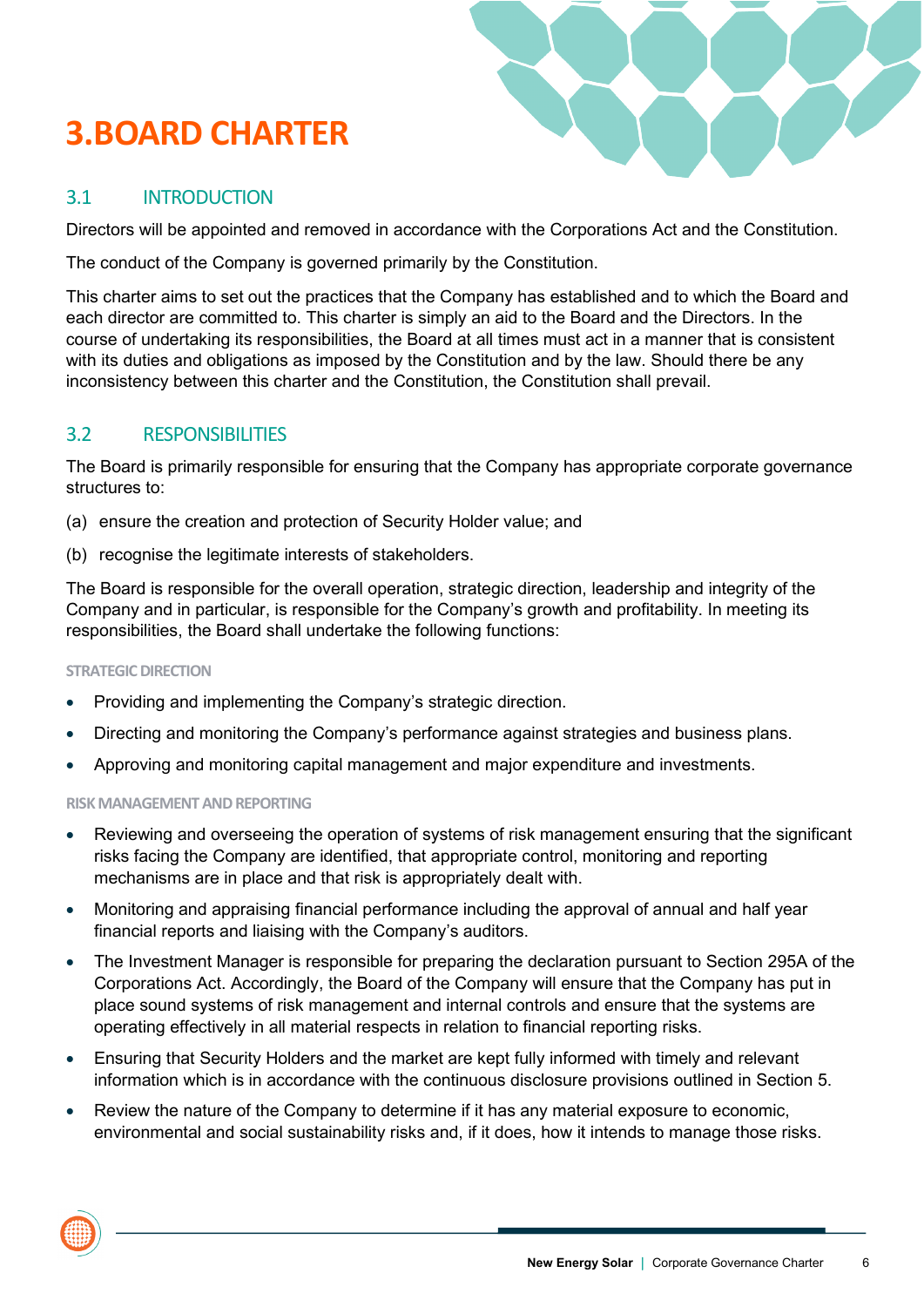#### **MANAGEMENT**

- Monitoring and assessing the performance of the Company and ensuring that their actions are consistent with corporate strategy.
- Ensuring that appropriate and effective remuneration packages and policies are implemented by the Company.
- Monitoring and reviewing business results, outsourced service providers and the Board itself.
- Ensuring the Board is comprised of individuals who are best able to discharge the responsibilities of directors having regard to the law and the best standards of governance.

#### **REMUNERATION**

If non-executive directors are appointed to the Board, the allocation and amount of remuneration for non-executive directors will be reviewed periodically every six months and will reflect market rates.

#### **PERFORMANCE**

- Formation and monitoring of corporate governance policies and codes of conduct.
- Undertaking an annual performance evaluation of the Board in light of this Charter.
- Reviewing and overseeing internal compliance and legal regulatory compliance.

#### **CORPORATE GOVERNANCE**

- Ensuring compliance with the Constitution and with the continuous disclosure requirements of the Corporations Act.
- Communicating with and protecting the rights and interests of all Security Holders.

#### 3.3 BOARD COMPOSITION

The Board shall comprise of a minimum of 3 directors, 2 of which will be Australian residents. The Board must be comprised of members with expertise, experience and skill relevant to the business of the Company.

The Board will determine the number of independent directors (if any) it considers appropriate based on the size, nature and complexity of the Company's business at any given time.

#### 3.4 DIVERSITY

The Company is committed to building a diverse workplace and developing policies to promote diversity to the extent appropriate for the size, nature and complexity of the Company.

#### 3.5 INDEPENDENCE

The Corporate Governance Recommendations establish a number of factors that may be considered when assessing the independence of directors. The factors are whether a director:

- (a) is a significant member of the Company or an officer of, or otherwise associated directly with, a significant member of the Company;
- (b) is employed, or has previously been employed in an executive capacity by the Company or another group member, and there has not been a period of at least 3 years between ceasing such employment and serving on the Board;

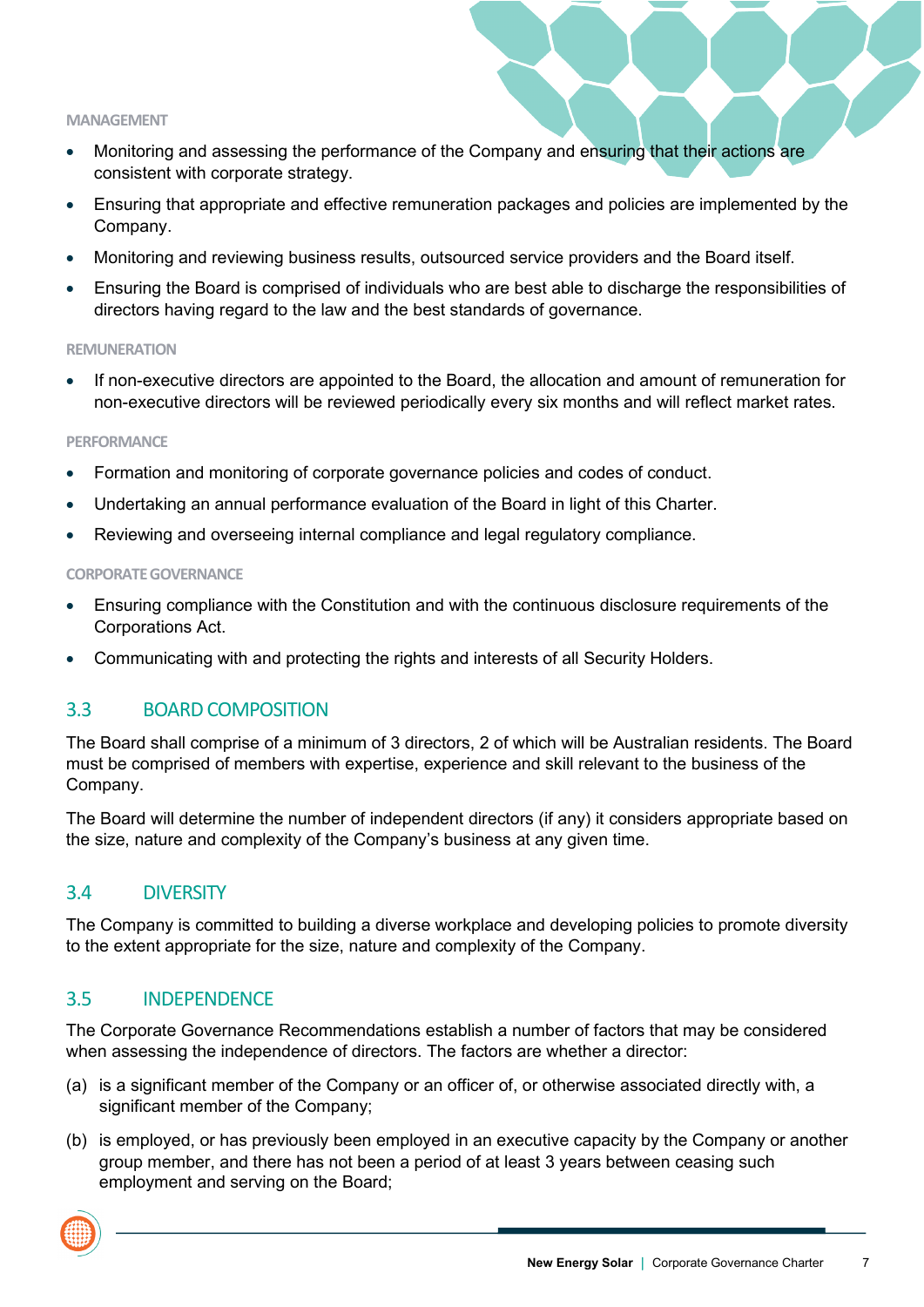- (c) has within the last 3 years been a principle of a material professional advisor or a material consultant to the Company or another group member, or an employee materially associated with the service provider;
- (d) is a material supplier or customer of the Company or other group member, or an officer or otherwise associated directly or indirectly with a material supplier or customer;
- (e) has a material contractual relationship with the Company or another group member other than as a **Director**

These factors are only indicators of matters in which to assess the independence of a Director. The Board will assess the independence of each Director in light of the interests disclosed by them. The Board's assessment of the independence of Directors will be disclosed in the Company's annual report (to the extent deemed necessary).

## 3.6 COMMITTEES

The Company recognises the importance of establishing remuneration and nomination committees as good corporate governance in circumstances where appropriate for the size, nature and complexity of the Company.

However, considering the size of the Company, the functions that would be performed by these committees are best undertaken by the Board. This is also in line with Corporate Governance Recommendations which recognise that "the ultimate responsibility of the integrity of a company's financial reporting rests with the full board".

The Board will review its view on these committees in line with the Corporate Governance Recommendations and in light of any changes to the size or nature of the Company and if required may establish committees to assist it in carrying out its functions. At that time the Board will adopt a policy or charter for such committees in accordance with the Corporate Governance Recommendations and industry best practices.

#### 3.7 SAFEGUARD THE INTERGITY OF CORPORATE REPORTING

The Board has adopted a policy to ensure that they independently verify and safeguard the integrity of the Company's corporate reporting. The policy requires the Board to review:

- (a) the adequacy of the Company's corporate reporting process;
- (b) whether the Company's financial statements provide a true and fair view, of the financial position of the Company;
- (c) the scope and adequacy of the external audit; and
- (d) the independence and performance of the external auditor

The appointment and removal of the external auditor of the Company will be governed by the requirements under the Corporations Act.

## 3.8 APPOINTMENT AND RETIREMENT

#### **APPOINTMENT**

The Board will consider the appointment of a Director as and when a vacancy arises in accordance with the following considerations:

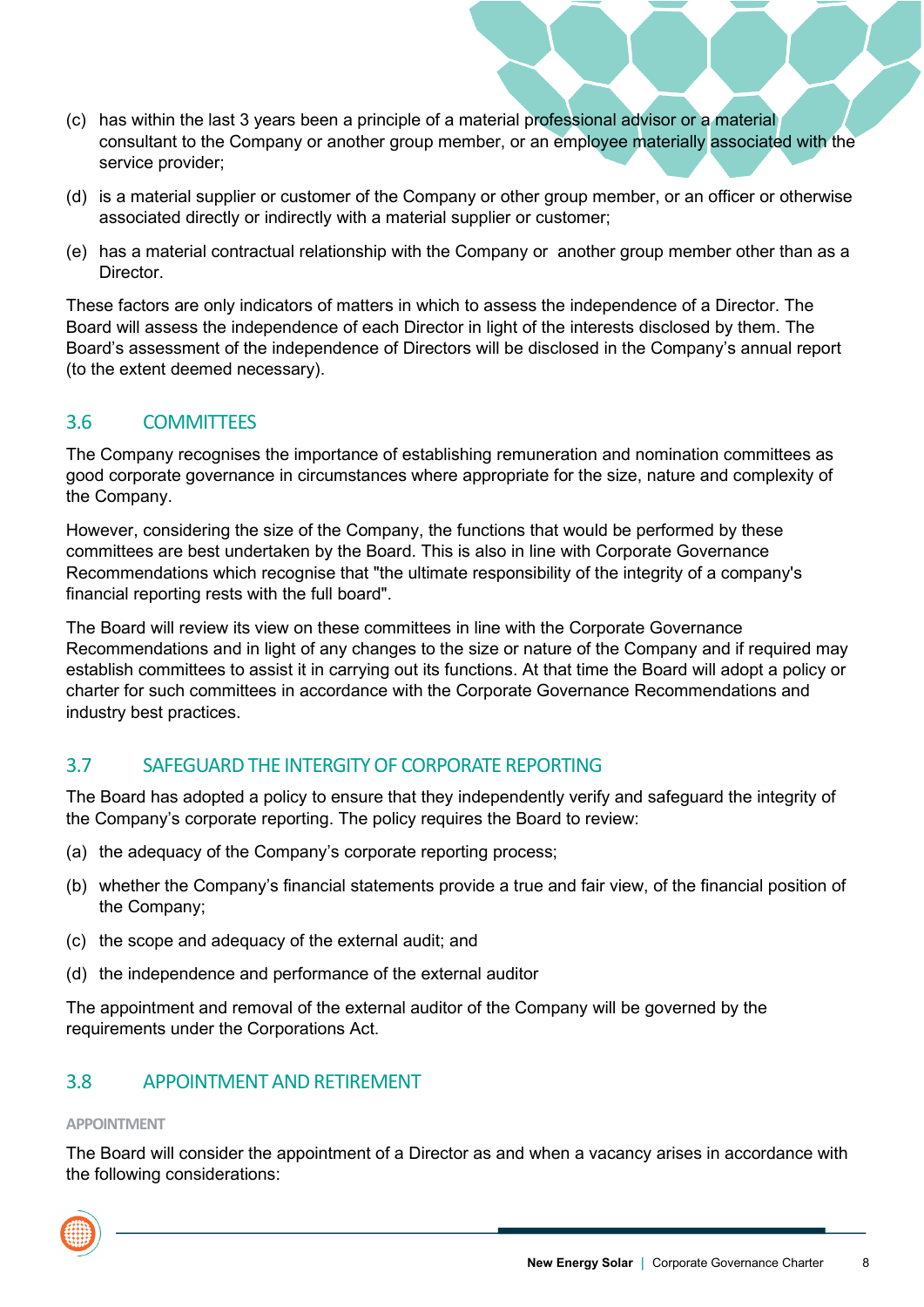- (a) the skills, expertise and experience of any proposed Director; and
- (b) the relevant and appropriateness of these skills, expertise and experience when compared to those of the current Board.

The terms and conditions of appointment must be recorded in a letter of appointment that is prepared in light of the Corporate Governance Recommendations.

The terms of appointment must be in accordance with the Constitution and the Corporations Act.

Prior to making any formal offer, a potential Director must be given sufficient information about the Company to allow the potential Director to conduct his/her personal due diligence. The information will extend to non-public information and care must be taken to ensure confidentiality.

#### **RETIREMENT**

A Director must retire in accordance with the Corporations Act and the Constitution. A Director may be re-elected if the Constitution permits.

#### 3.9 INDUCTION AND INFORMATION

#### **INDUCTION PROGRAM**

The Company Secretary is responsible for arranging for the new Director to undertake an induction program to enable them to gain an understanding of:

- (a) the Company's industry sector and the Company's investments;
- (b) the Company's financial, strategic, operational and risk management position;
- (c) their rights, duties and responsibilities; and
- (d) any other relevant information.

As part of this induction program, a new Director will meet with all incumbent Directors (if this has not already taken place).

#### **ONGOING INFORMATION**

The Chairman, Directors, Financial Controller, the Executives, the Company Secretary and any other key members of management must be conscious to ensure that updated information is provided to the Board in a timely fashion to enable them to effectively discharge their duties as Directors. This may be part of, or in addition to, the periodic Board reporting process.

Directors are entitled to request and receive such additional information as they consider necessary to support informed decision-making. Any Director has the authority to seek any information he/she requires from any Executive or contractor of the Company. Unless a conflict exists or to do so would be inconsistent with the Director's duties, Directors are to request such information via the Chairman.

#### 3.10 ADVICE, UNIT TRADING AND PERFORMANCE

#### **INDEPENDENT ADVICE**

In the performance of their duties as Directors, the Directors have a right to seek independent legal or other professional advice at the Company's expense. Any Director seeking independent advice must first discuss the request with the Chairman who will facilitate obtaining such advice.

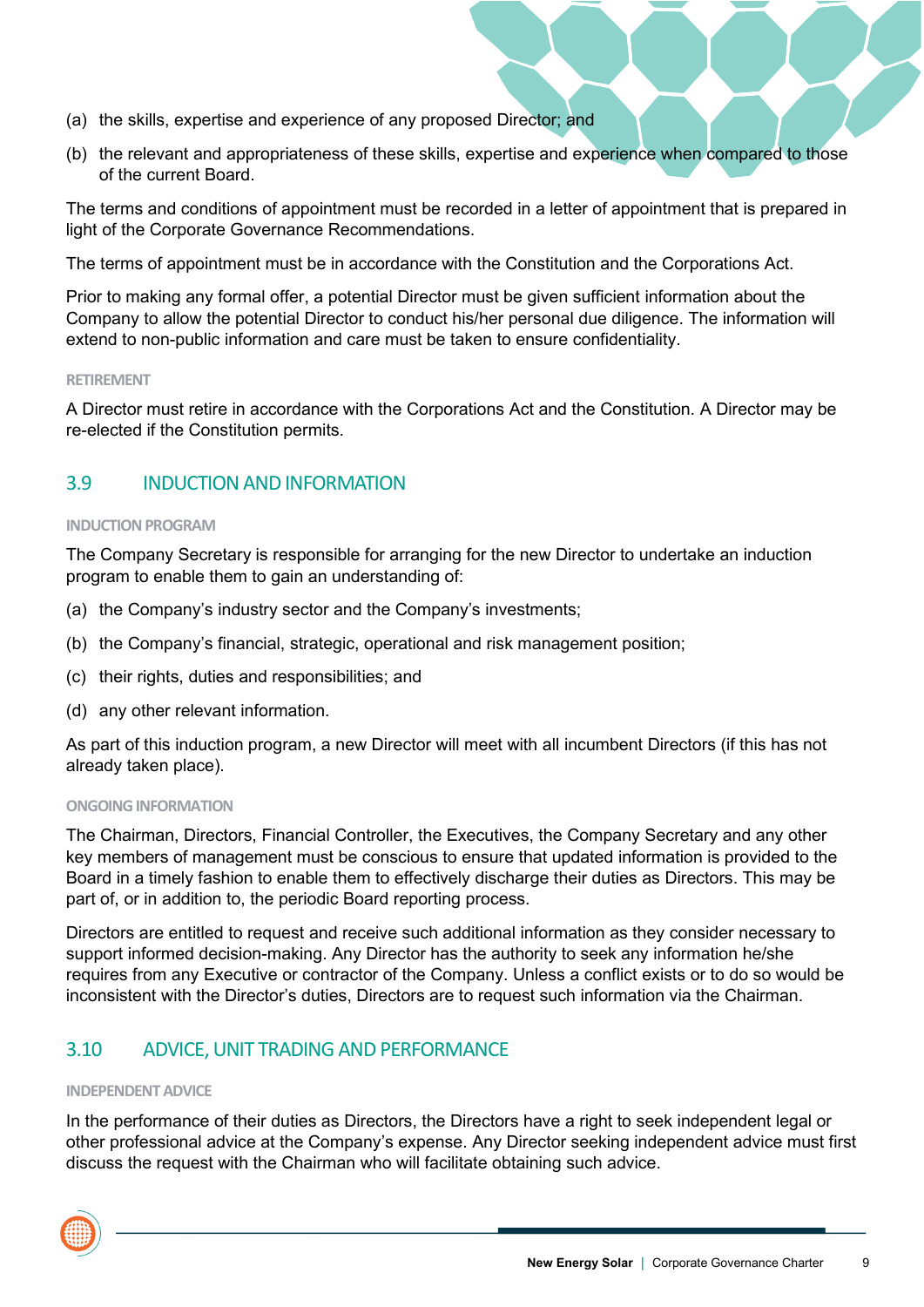#### **DIRECTOR SECURITY TRADING**

The Security Trading Policy imposes restrictions on the trading of financial products (units) by people, including Directors with undisclosed price sensitive information. All Directors, Executives and senior management, if any, must follow that policy.

#### **PERFORMANCE**

The performance of Directors shall be assessed and reviewed by the Board. To determine whether it is functioning effectively, the Board shall:

- (a) review this Charter annually; and
- (b) perform an evaluation of the Board's performance at intervals considered appropriate.

#### 3.11 MEETINGS AND COMPANY SECRETARY OF THE COMPANY

Board meetings shall be held in accordance with the Company's Constitution. The Company Secretary is responsible for circulating to the Board all board papers in advance of any proposed meeting.

#### 3.12 ETHICAL STANDARDS AND UNIT TRADING

The Directors must perform their duties in line with the Company's objectives and with the utmost integrity. Furthermore, the Directors must comply with the Code of Conduct, Security Trading Policy and Insider Trading Policy as set out in Sections 6, 7 and 8 of this Charter.

#### 3.13 COMPLIANCE WITH LAWS

The Company must comply with (and ensures the Company complies with) the Corporations Act as well as all other applicable laws, statutes and policies. Examples of applicable areas of regulation include:

- (a) Regulatory Guides and Practice Notes issued from time-to-time by ASIC;
- (b) occupational health & safety legislation;
- (c) employment related legislation;
- (d) anti-discrimination legislation; and
- (e) taxation legislation.

#### 3.14 CONSTITUTION

The Constitution is the key governance document. The Board must ensure that it and the Company comply at all times with the provisions of the Constitution.

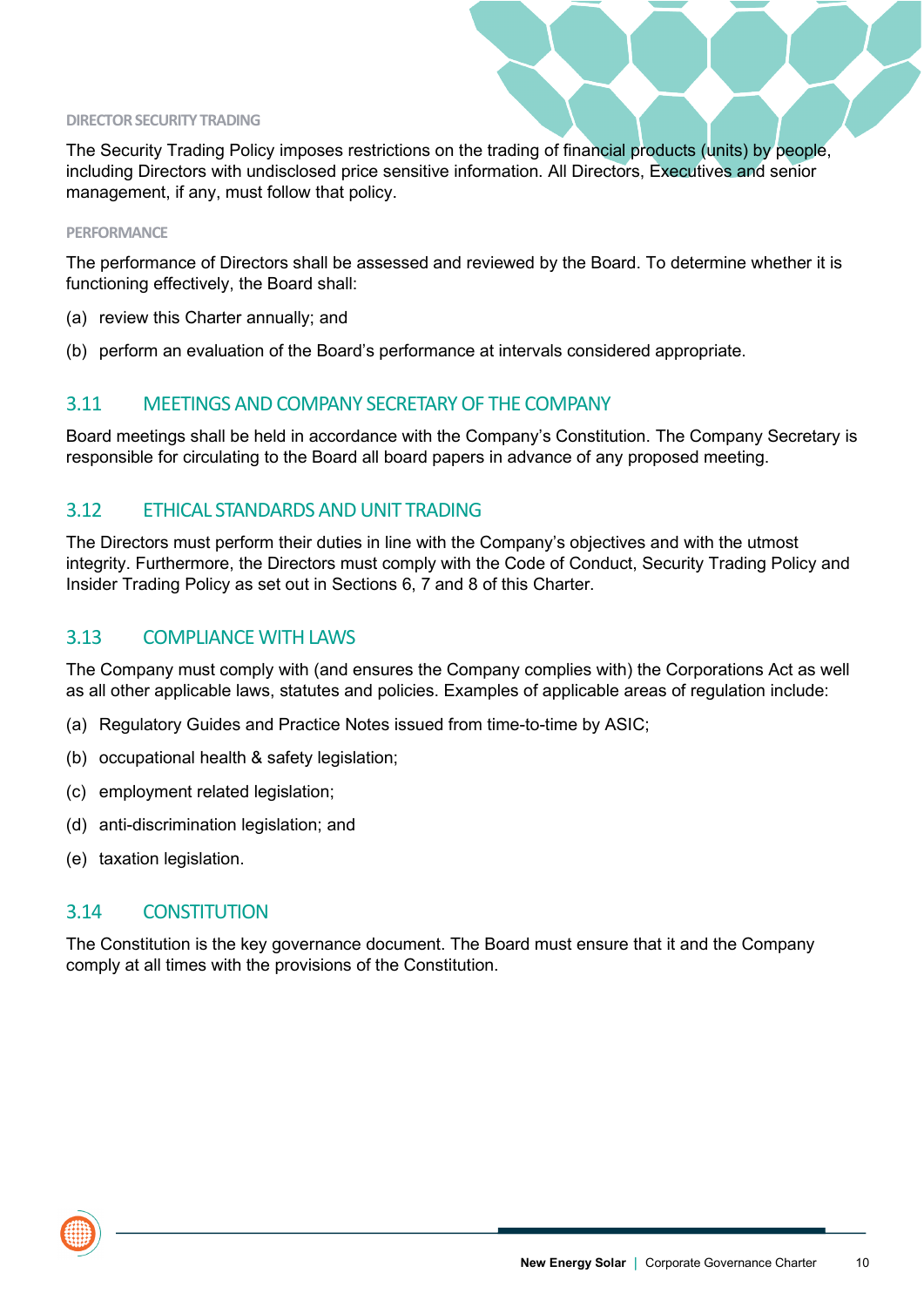# <span id="page-10-0"></span>**4.CONFLICTS MANAGEMENT POLICY**

#### 4.1 OBLIGATIONS OF FINANCIAL SERVICES LICENSEES:

Section 912A(1)(aa) of the Corporations Act requires licensees to have adequate arrangements for the management of conflicts of interest that may arise wholly, or partially, in relation to the activities undertaken by the licensee or a representative of the licensee in the provision of financial services as part of the financial services business of the licensee or the representative.

The law does not distinguish between wholesale or retail investors in relation to the management of conflicts of interest. Consequently, this Policy will apply to all financial services provided by the Company.

#### 4.2 DEFINING CONFLICTS OF INTEREST

ASIC has issued Regulatory Guide 181: Licensing: Managing Conflicts of Interest (RG 181). RG 181 defines "conflicts of interest" as:

*Circumstances where some or all of the interests of people (clients) to whom a licensee (or its representatives) provides financial services are inconsistent with, or diverge from, some or all of the interests of the licensee or its representative. This includes actual, apparent and potential conflicts of interest.*

#### 4.3 OBJECTIVES OF THIS POLICY

The main objectives of this Policy are to:

- (a) identify all potential or actual conflicts of interest that may arise in relation to the provision of financial services by the Company and its directors, Executives, and representatives (**Officers**);
- (b) assess and evaluate any identified conflicts of interest so as to allow a decision to be made as to whether a particular conflict of interests is manageable or whether it must be avoided;
- (c) control and deal with any potential or actual conflicts of interest; and
- (d) adequately disclose conflicts of interest to Security Holders investing in the Company so as to ensure that Security Holders are sufficiently informed to be able to assess whether a conflict may affect the independence or quality of the financial service provided.

#### 4.4 CONFLICT MANAGEMENT PRINCIPLES

The Company has adopted the following principles in relation to the management of conflicts of interest:

- (a) to act fairly and honestly towards Security Holders;
- (b) to endeavour to identify conflicts of interest;
- (c) to avoid conflicts of interest that may have materially detrimental consequences for the Company and/or the Security Holders;
- (d) where a conflict of interest cannot be avoided and the Company form the view that the situation can be managed to prevent adverse consequences to Security Holders, make appropriate disclosure to Security Holders of that conflict;

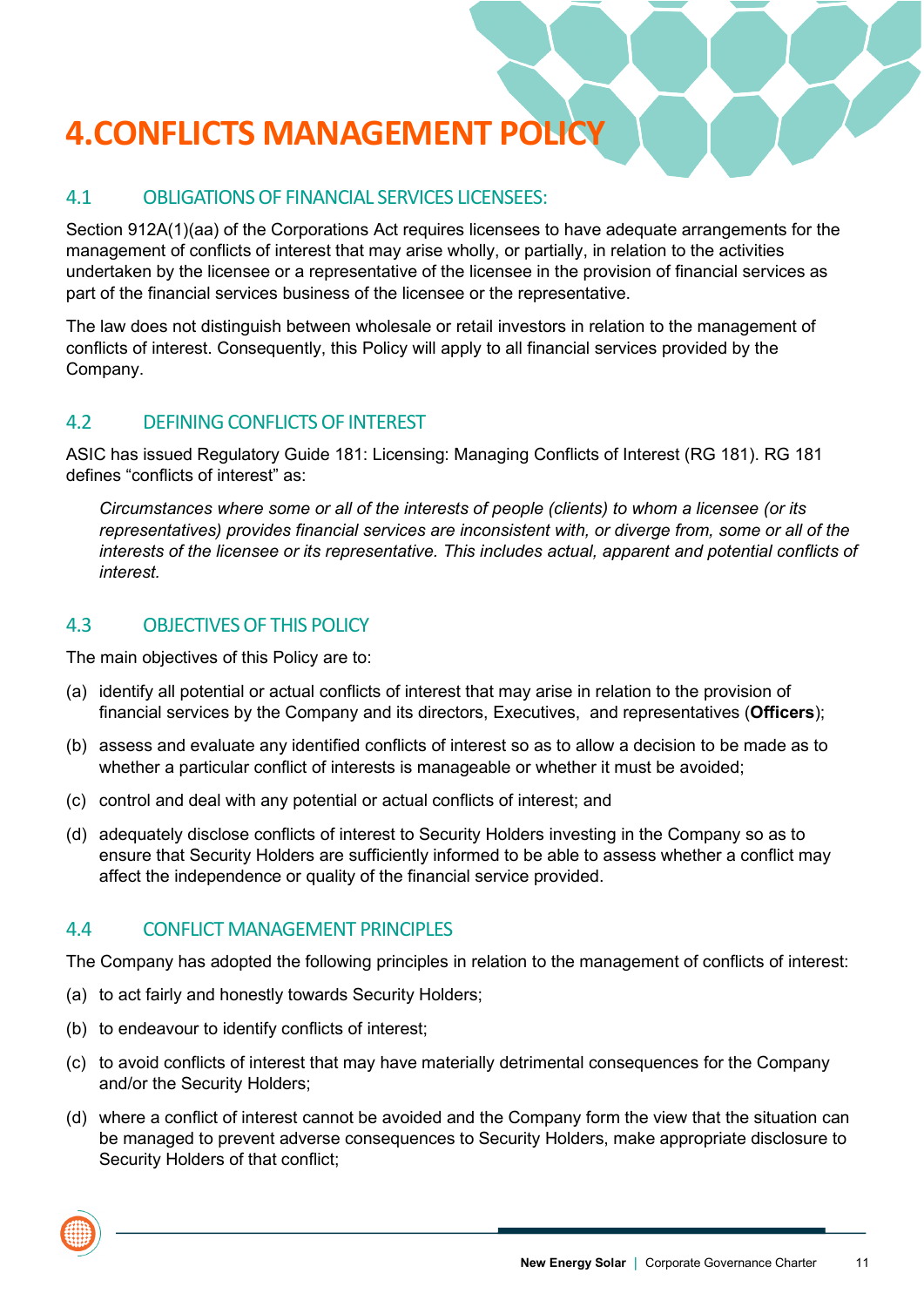- (e) to adopt and promote a culture within the Company of conflict of interest awareness; and
- (f) to effectively manage conflicts of interest that arise within the Company.

#### 4.5 CONFLICT MANAGEMENT PROCEDURES

The Company is committed to giving effect to these principles by:

- (a) compliance with this Policy;
- (b) compliance with other policies adopted by the Board, including but not limited to:
	- (i) Code of Conduct;
	- (ii) Security Trading Policy;
	- (iii) Continuous Disclosure Policy;
	- (iv) Security Holder Communications Policy;
- (c) appointing a Conflict Officer to attend to conflict of interest issues that arise on a day-to-day basis;
- (d) maintaining appropriate reporting to ensure the integrity of the conflicts of interest management process; and
- (e) reviewing annually the Company's conflict of interest management arrangements.

#### 4.6 QUESTIONS

Any questions relating to the interpretation or enforcement of this Policy should be forwarded to the Company Secretary.

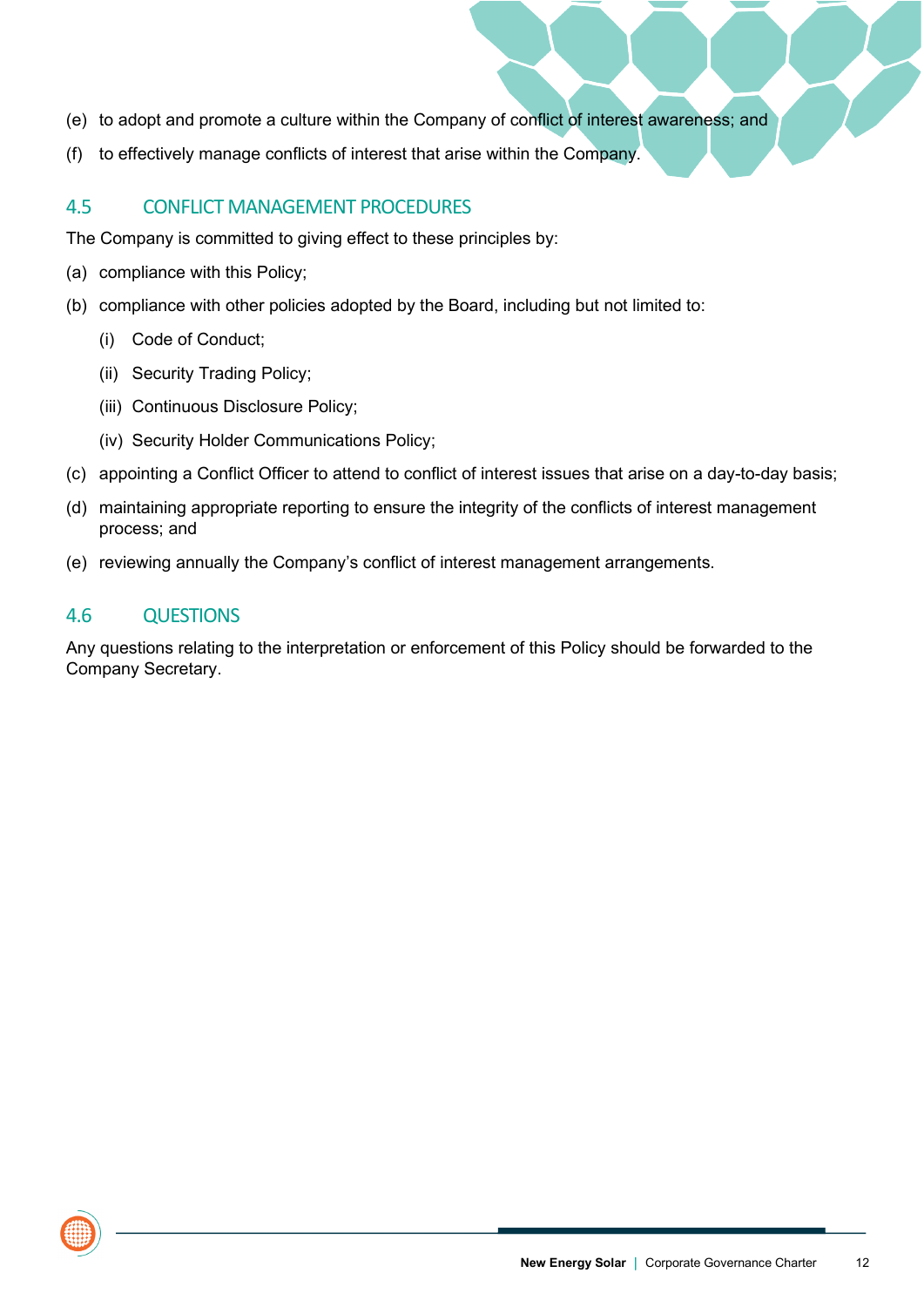# <span id="page-12-0"></span>**5.CONTINUOUS DISCLOSURE POLICY**

## 5.1 INTRODUCTION

The objective of the continuous disclosure policy is to ensure that the Company complies with the continuous disclosure obligations under the Corporations Act. Additionally, this policy aims to:

- (a) ensure that Company information is distributed to Security Holders and the market in a timely manner;
- (b) to promote investor confidence in the integrity of the Company and its securities; and
- (c) to generally promote investor protection and protection of the market.

## 5.2 CONTINUOUS DISCLOSURE

The Company is subject to the continuous disclosure requirements under the Corporations Act.

The continuous disclosure obligation requires the Company to disclose information which:

- (a) is not publicly available; and
- (b) a reasonable person would expect, if it were publicly available, to have a material effect on the price or value of its securities.

Contravention of continuous disclosure obligations can extend to a person (director or executive) who is involved in a contravention of the continuous disclosure regime by a disclosing entity.

#### 5.3 DISCLOSURE EXCEPTION

The continuous disclosure obligation is not applicable where:

- (a) a reasonable person would not expect the information to be disclosed;
- (b) one or more of the following applies:
	- (i) it would be a breach of a law to disclose the information;
	- (ii) the information concerns an incomplete proposal or negotiation;
	- (iii) the information comprises matter of supposition or is insufficiently definite to warrant disclosure;
	- (iv) the information is generated for internal management purposes of the Company;
	- (v) the information is a trade secret.

To rely on the exception, the above 3 requirements must be satisfied. Should one of the exceptions no longer be applicable then the Company can no longer rely on these exceptions and must disclose the information immediately to the market.

#### 5.4 COMPLIANCE

The Company will ensure compliance with this policy and will disclose:

(a) price sensitive information to the public as soon as it becomes aware of that information;

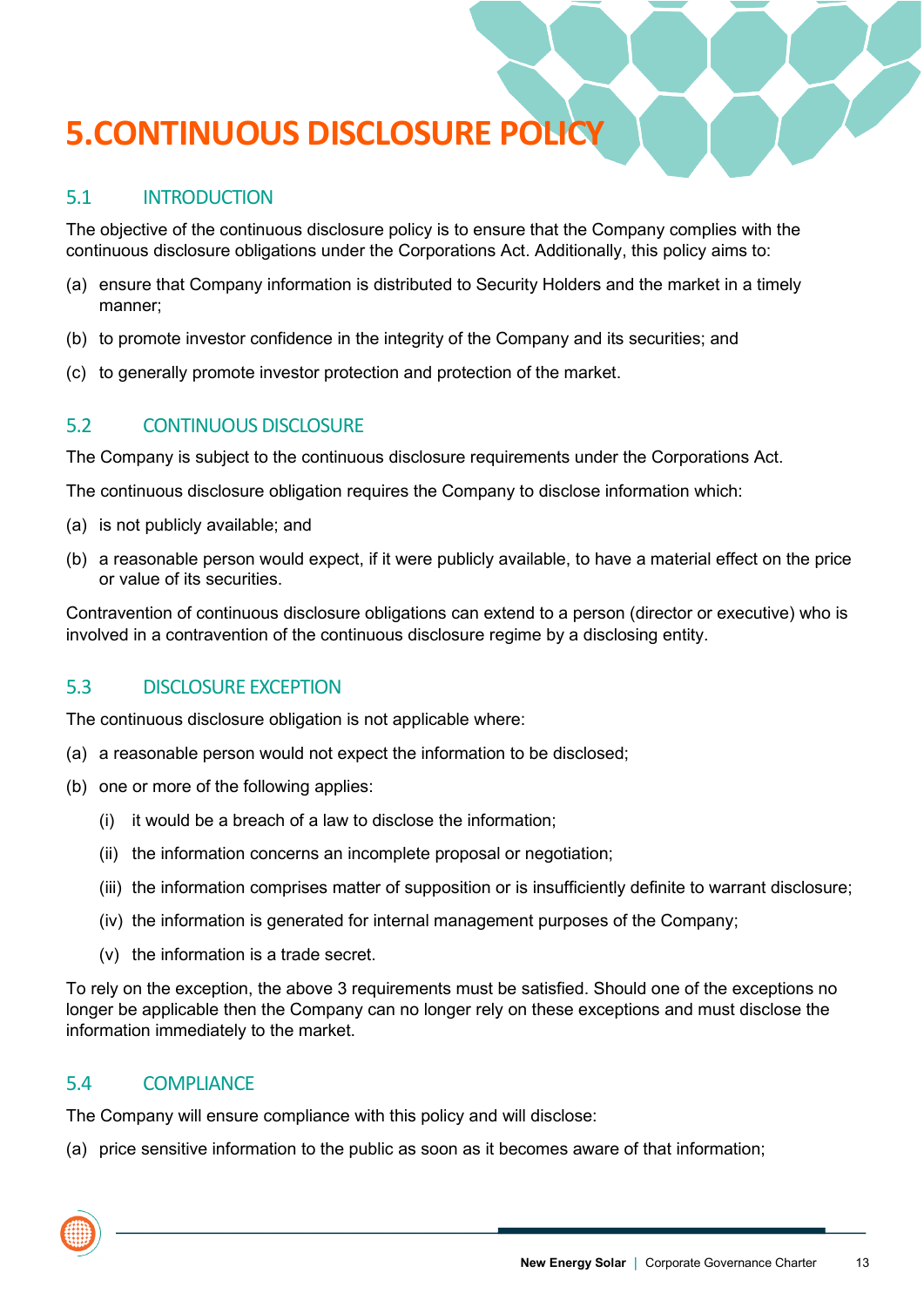- (b) ensure that the information is not false, misleading or deceptive so as to avoid creating what would constitute a false market; and
- (c) ensure that the information is disclosed clearly (expressed objectively), accurately and is complete.

#### 5.5 PRICE SENSITIVE INFORMATION

The Company will ensure that all price sensitive information is released to the public in accordance with the Announcements Procedure in Section 5.9 of this Policy.

Price sensitive information is information that if the information were publicly available a reasonable person would expect to have a material effect on the price or value of the Company's securities.

Price sensitive information includes information relating to a takeover bid or a merger, proposed acquisition or disposal of a material asset, material variations in earnings or profits from previously published forecasts, a material change to the business plan, loss of a material contract and major litigation.

#### 5.6 LOSS OF CONFIDENTIALITY

Where confidentiality is lost as a result of a specific rumour or media comment then the Company will respond to media speculations to the extent that such responses are required to correct or prevent a false market. In determining whether confidentiality is lost the Company will look at previous announcements it had made and will consider any likely reaction of the market or particular investors to such speculation.

#### 5.7 ADMINISTERING CORPORATE GOVERNANCE COMPLIANCE

This policy will be administered by the Board and key personnel as follows:

- (a) the Board will be involved in reviewing significant announcements and ensuring and monitoring compliance with this policy;
- (b) the Company Secretary will be responsible for the overall administration of this policy and all communications with to the public.

#### 5.8 COMPANY SECRETARY

The Company Secretary is responsible for the overall administration of this policy particularly:

- (a) ensuring that the Company is compliant with its disclosure obligations;
- (b) all communications with the public;
- (c) reviewing proposed announcements and consulting with the Board and other advisors as necessary;
- (d) implementing reporting processes for materiality of information;
- (e) reporting on continuous disclosure issues regularly to the Board;
- (f) keeping a record of public announcements;
- (g) monitoring and reporting to the Board on the effectiveness of this policy; and
- (h) regularly reviewing this policy in light of legislative changes or other developments.

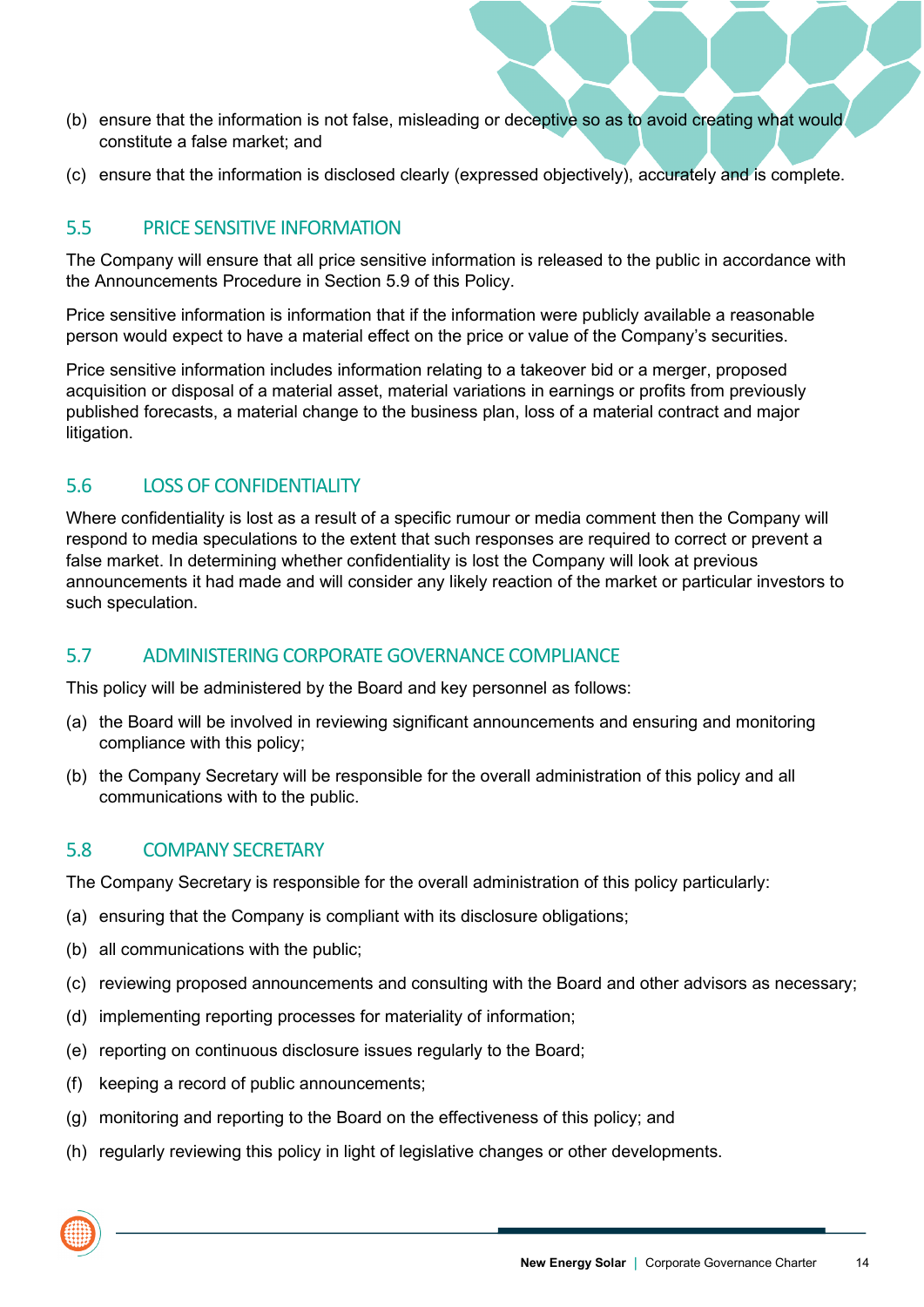#### 5.9 ANNOUNCEMENTS PROCEDURE

The Company's announcements to the public will be managed in accordance with the following procedure:

- (a) as soon as an officer becomes aware of any price sensitive information the Board or the Company Secretary are to be notified;
- (b) the Company Secretary will review and assess that information and determine whether it needs to be disclosed or whether it needs to be further discussed with the Board;
- (c) if an announcement of price sensitive information is required the Company Secretary will prepare a draft announcement;
- (d) the Company Secretary will provide the draft announcement to the Board for approval; and
- (e) following the approval of an announcement of price sensitive information by the Board, the Company Secretary will then upload the announcement on the Company website.

#### 5.10 NO COMMENTS POLICY

The Company has adopted a "no comments" policy in relation to any market speculation or rumours and this policy must be observed by all Executives and the Company at all times. In light of this, the Company may issue an announcement in response to a market speculation or rumour where it is necessary to do so to eliminate the possibility of a false market or contravention of the Corporations Act.

Where an Executive is approached by the media or any analysts or other external parties with respect to providing any information about the Company the general policy to be observed is a "no comments" policy and that Executive will notify the Company Secretary as soon as possible.

As part of the Company's management of investor relations it may conduct briefings with analysts or investors from time to time.

However, the Company's policy for conducting these briefings will be to ensure that no material price sensitive information is announced prior to it being announced to the market. No briefing will be held during the pre-results periods. In addition, a procedure will be in place for the conduct of the briefings which will include that at any briefing 2 officers of the Company must be present, notes of the briefing must be kept by an officer attending and any information to be used at briefings must be signed off by at least 2 officers prior to the briefing.

Where in the course of a briefing a question is raised that refers to price sensitive information that has not been previously disclosed, the Executive or officer must decline to answer the question but take the question on notice and advise the Board and the Company Secretary of the question.

## 5.11 RESPONDING TO ANALYST REPORTS AND FORECASTS

If a draft report about the Company has been sent to the Company for comments the report should be forwarded directly to the Company Secretary. The Company will not endorse any reports, and will restrict any comments to factual matters and matters which have been previously disclosed to the public.

See the Insider Trading Policy for further details.

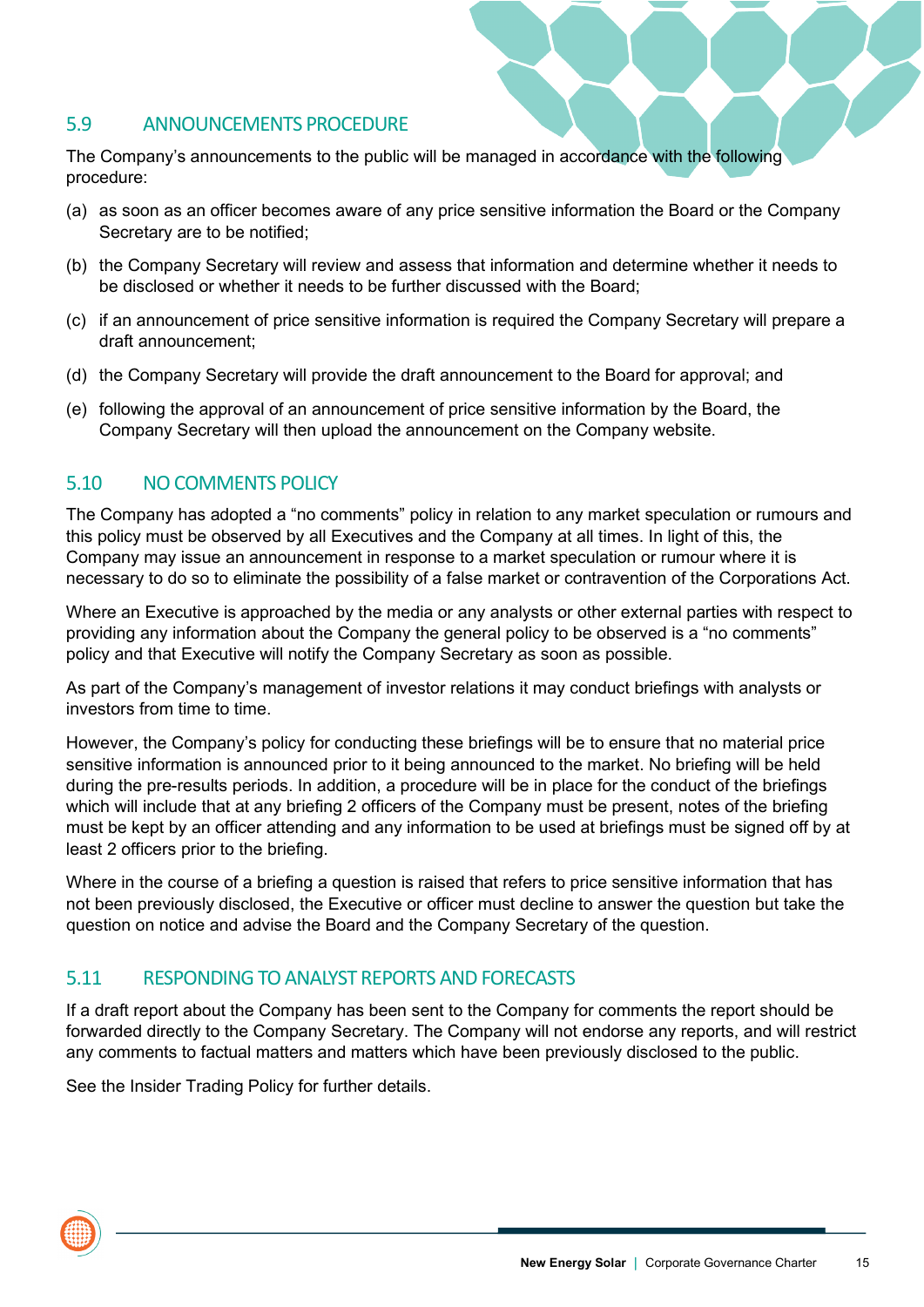#### 5.12 ADVISORS

To ensure compliance with its obligations, the Company may from time to time require advisors to advise on its adherence to this policy.

#### 5.13 CONTRAVENTION OF POLICY

Non-compliance with the continuous disclosure obligations may constitute a breach of the Corporations Act. This may result in fines for the Company, personal liabilities for Directors and other officers and damage to the Company's reputation. The Company takes continuous disclosure very seriously and will not tolerate any deviation from this policy by any officer and will take disciplinary action against any officer where a contravention arises. Disciplinary action may include dismissal.

#### 5.14 SECURITY HOLDER COMMUNICATIONS

The Board aims to keep Security Holders informed of all major developments affecting the Company's activities and its state of affairs through announcements to the public, releases to the media and dispatch of financial reports. All such announcements and information relating to the Company's governance are also placed on the Company's website at www.newenergysolar.com.au.

These include:

- (a) the half year report;
- (b) the full year report;
- (c) the annual report;
- (d) the notice of annual general meeting, explanatory memorandum and the Chairman's address;
- (e) occasional correspondence sent to Security Holders on matters of significance to the Company.

The Board encourages full participation of Security Holders at any General Meeting of Security Holders to ensure a high level of accountability and identification with the Company's strategy and goals. If a General Meeting is held, Security Holders who are unable to attend, will be given the opportunity to provide questions or comments ahead of the meeting. Where appropriate, these questions will be answered at the meeting.

Security Holders also have the option to send any communication to the Company using any of the methods listed on the Company's website. Each Security Holder is also provided an online access to the Registry to allow them to receive communications directly from the Registry.

#### 5.15 ETHICAL STANDARDS/BUSINESS CONDUCT

The Company actively promotes a set of values designed to assist all personnel in their dealings with each other, competitors, customers and the community. The Company has adopted a Code of Conduct policy which is set out in this Charter.

The Company has also adopted a Security Trading Policy, which is also set out in this Charter.

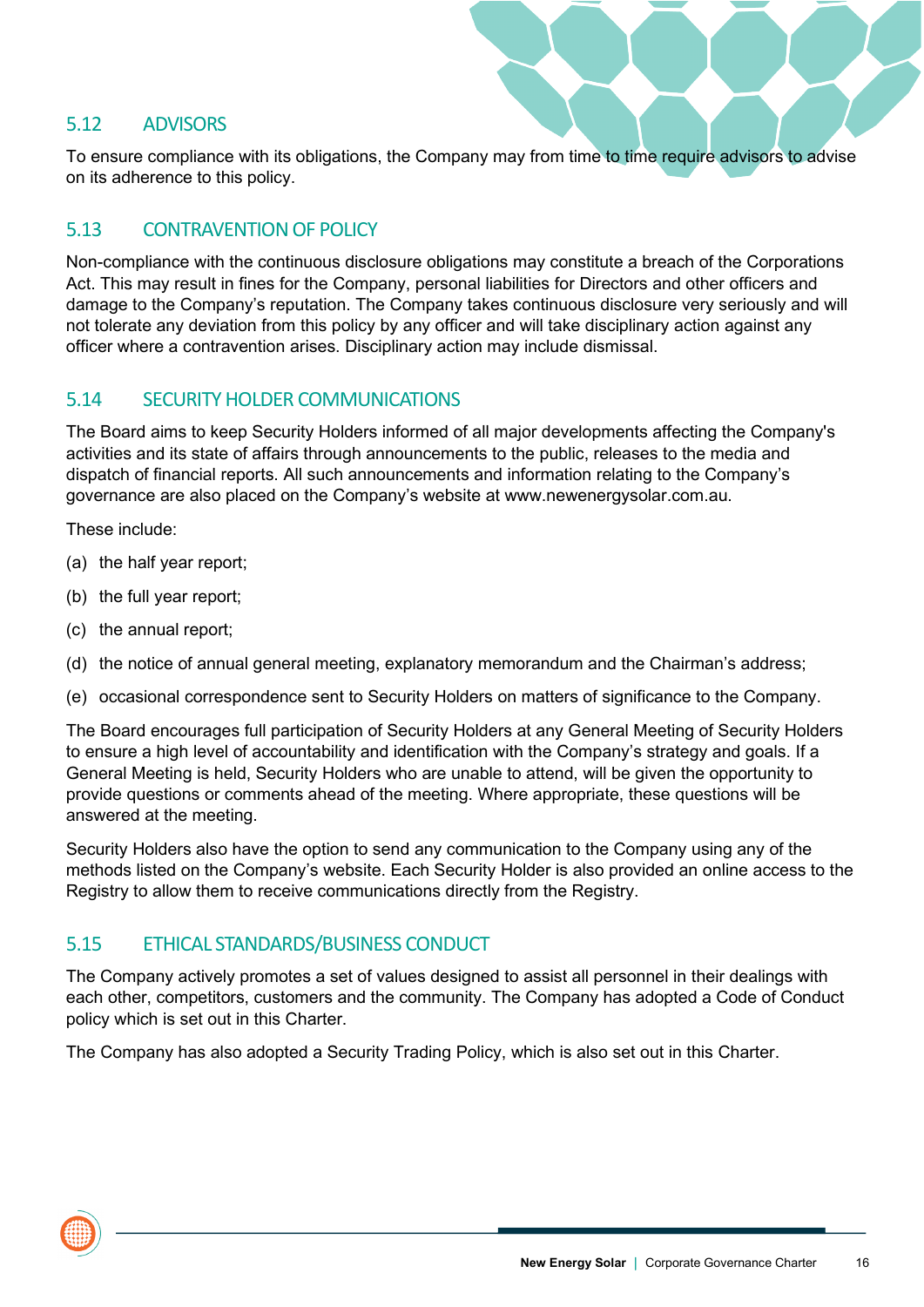# <span id="page-16-0"></span>**6.CODE OF CONDUCT**



#### 6.1 INTRODUCTION

The Company is committed to maintaining ethical standards in the conduct of its business activities. The Company's reputation as an ethical business organisation is important to its ongoing success and it expects all its officers to be familiar and have a personal commitment to meeting these standards.

# 6.2 PURPOSE OF THIS CODE

The Board has adopted this Code of Conduct (**Code**) to define basic principles of business conduct of the Company. This Code requires officers to abide by the policies of the Company and to the law. The Code is a set of principles giving direction and reflecting the Company's approach to business conduct and is not a prescriptive list of rules for business behaviour.

## 6.3 BUSINESS ETHICS

- (a) Executives will conduct themselves with openness, honesty, fairness and integrity in business transactions and in dealings with others.
- (b) Executives are expected to treat everyone else with whom they interact in their work with courtesy and respect.
- (c) Executives will act ethically in their approach to business decisions.
- (d) Executives are expected to comply with all laws that govern the Company's businesses and the policies that those entities adopt from time to time.

## 6.4 BUSINESS CONDUCT

Executives will observe appropriate principles of behaviour when conducting Company business and interacting with others as representatives of the Company.

- (a) Directors and Executives will act in compliance with all laws that apply to the Company's business. Directors and Executives should discuss with the Chairman and if necessary obtain the consent of the Company Secretary or the Chairman to seek advice from one of the Company's legal advisors if they are unclear about any laws relating to their work.
- (b) Any trading of the Company's units must be done in accordance with the Security Trading Policy.
- (c) Each Executive is responsible for protecting the Company's intellectual property rights. All intellectual property that a contractor generates in relation to the Company is the property of the Company.

#### 6.5 PERSONAL AND PROFESSIONAL CONDUCT

- (a) The Company has stringent financial accounting procedures that are overseen by management, the audit committee and the external auditor. The use of the Company's money or assets for any unethical purpose is prohibited.
- (b) The Company does not allow the making of payments or payments "in kind" (gifts, favours etc) to induce individuals to award business opportunities to the Company or to make a decision in the Company's favour. This activity is prohibited by the Criminal Code Act 1995. The Company

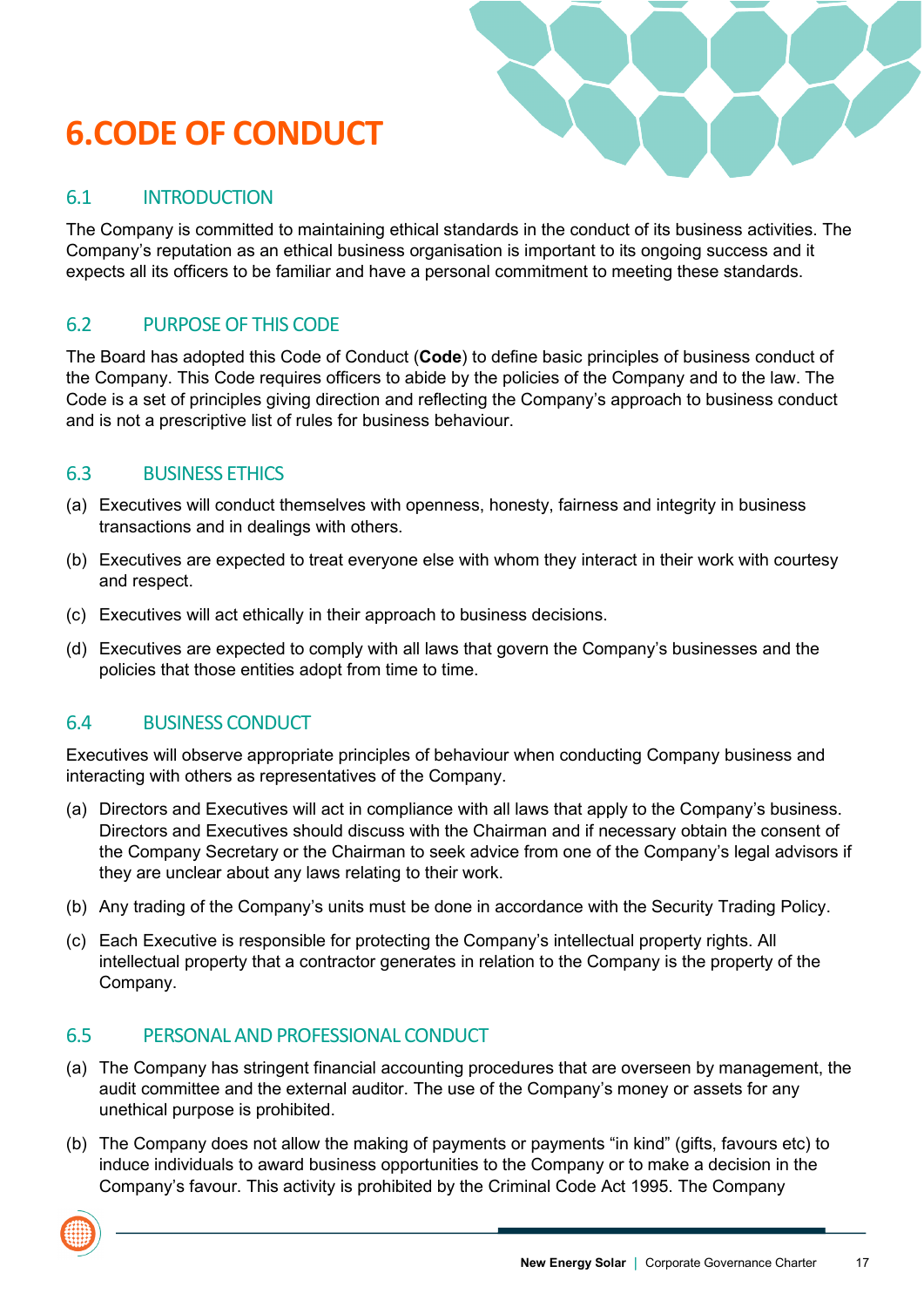recognises that it is accepted business practice that entertainment and small gifts may be extended to third parties with whom the Company has a relationship. However, any such gifts must be made for a proper purpose.

- (c) Officers and Executives should not accept personal gifts or extraordinary hospitality, accommodation or travel which may influence, or appear to influence, a business decision.
- (d) The Company expects to compete fairly and ethically for all business opportunities. Executives involved in the negotiation of agreements and contracts must ensure that they act in accordance with the law. All appropriate approvals must be obtained before contracts are executed. The Company is committed to meeting its contractual obligations.
- (e) Executives may not at any time, directly or indirectly, profit from confidential information obtained during the course of duties they perform in relation to the Company. Each Executive must safeguard confidential information of the Company by not transferring, publishing, using or disclosing it other than when necessary in the ordinary course of business, or as specifically directed or authorised. All confidential or proprietary information that has been entrusted to the Company by a third party must be treated as if it was the Company's confidential information.
- (f) Public statements have the potential to breach the Company's obligations in respect to confidential information, unit trading and continuous disclosure. Officers should not make public statements unless authorized by the Chairman or Company Secretary.
- (g) A safe and healthy work environment is the responsibility of every officer. This obligation includes responsible behaviour with respect to the use of alcohol, drugs and tobacco when conducting Company business and at sponsored activities. Smoking and the use of recreational or nonprescription drugs is not permitted on the Company's premises.
- (h) Information should not be gained through unlawful or deceitful means.
- (i) All Executives have an obligation to seek to avoid financial, business or other relationships which might be opposed to the interests of the Company or which may conflict with the performance of their duties. Where an Executive has any doubt about conflicts of interest, the officer should contact the Company Secretary.
- (j) Executives must use all assets of the Company for proper purposes during their employment. No property of the Company may be sold, loaned, given away, or otherwise disposed of, without proper authorisation.
- (k) The Company's email and internet systems have been developed to assist communication with customers, suppliers and between staff. These facilities may not be used for personal gain or in a manner which may breach the law or is inappropriate for an officer of the Company.

## 6.6 RESPECT FOR OTHERS

The Company actively supports the principle of equal employment opportunity and expects its officers to practise and support this principle. The Company's policy is to ensure that is does not engage in discriminatory practices and to make employment and career decisions on the basis of each individual's ability, performance, experience and the Company's requirements.

The Company regards personal, physical or sexual harassment as unacceptable. The Company expects and requires its officers to comply with Occupational Health and Safety laws and relevant policies.

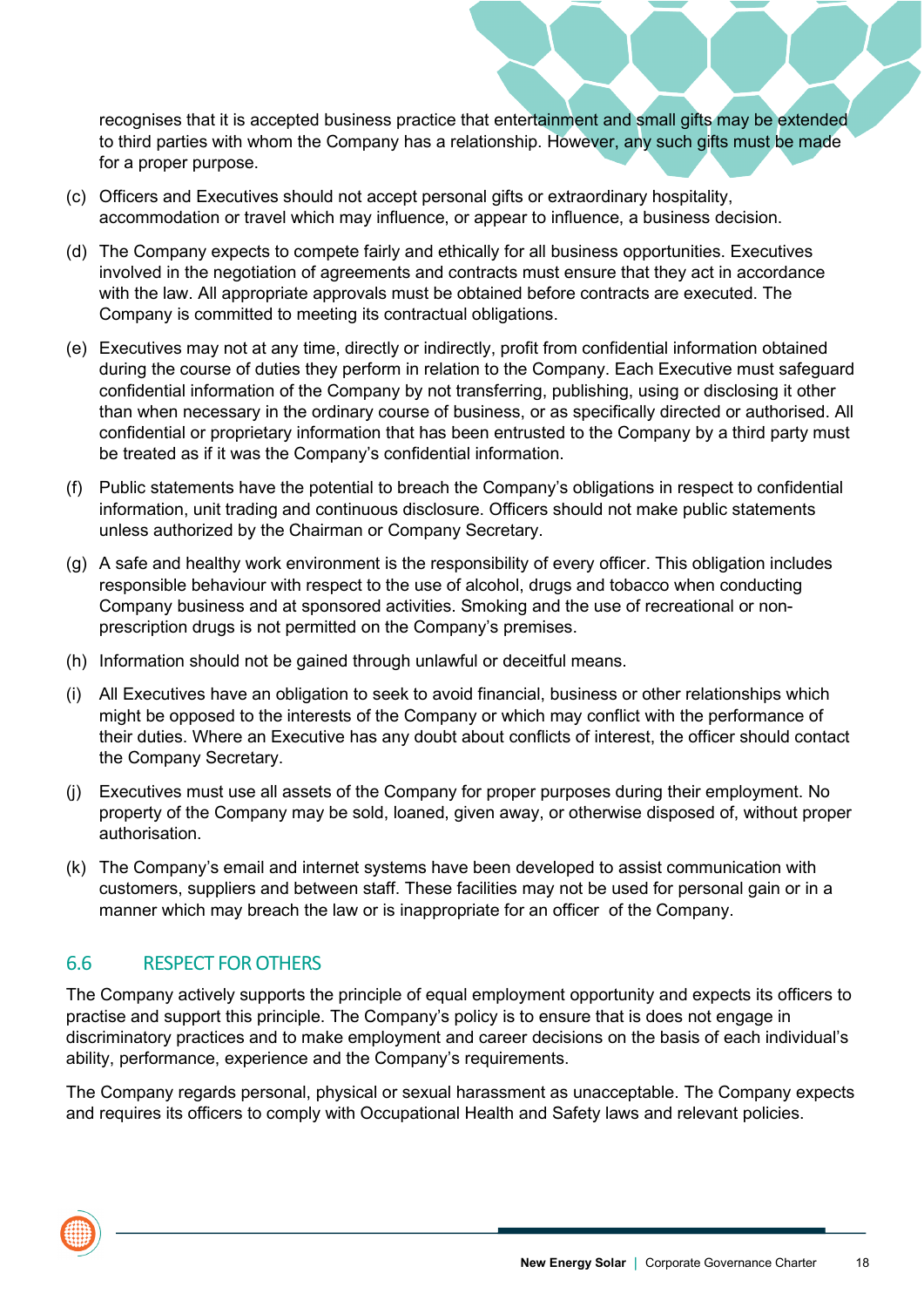The Company's partners, customers and suppliers will be treated fairly and with respect. The Company strives to maintain open and frank business dealings and to develop mutually advantageous relationships.

#### 6.7 IMPROPER BEHAVIOUR

Executives are encouraged to contact the Secretary where the officer has a reason to suspect that any fraudulent or unethical behaviour has occurred.

#### 6.8 MORE INFORMATION

An Executive requiring further information regarding any aspect of this Code should contact the Company Secretary.

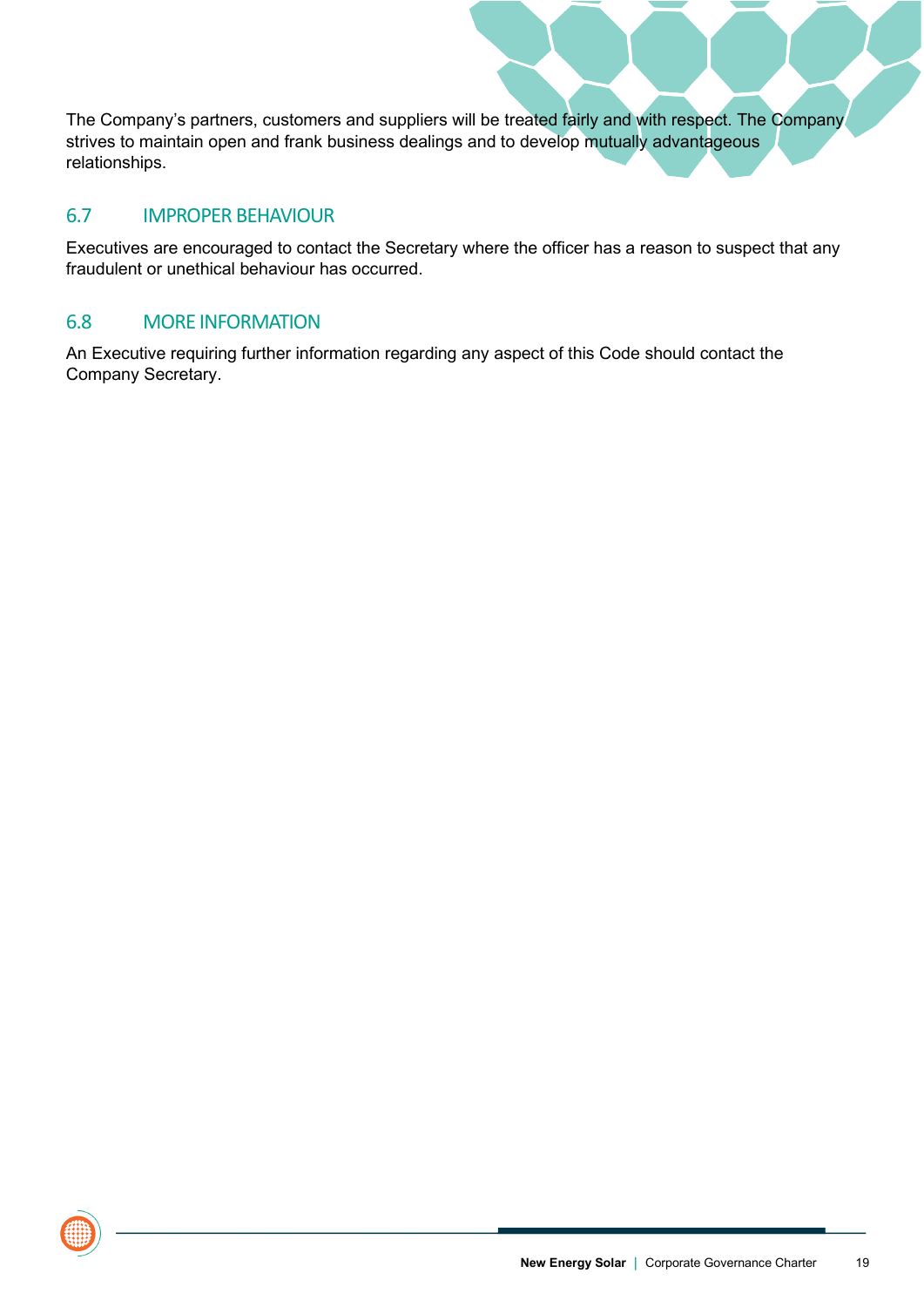# <span id="page-19-0"></span>**7.SECURITY TRADING POLICY**

# 7.1 SECURITY TRADING POLICY

The Board has established the following policy to apply to trading in the Company's securities. This policy applies to those persons defined below as Restricted Persons of the Company.

Restricted Persons to whom this policy applies must restrict their buying and selling of Company's securities within the Company trading window established by this policy.

In addition to the requirements of this Security Trading Policy, all Restricted Persons (as defined below) must also comply with the Insider Trading Policy in Section 8 of the Corporate Governance Charter.

## 7.2 EXECUTIVE RESTRICTIONS ON TRADING

This Security Trading Policy and the restrictions on trading in securities of the Company set out below applies to the following representatives of the Company (**Restricted Persons**):

- (a) the Board;
- (b) Directors and Company Secretary of any entity controlled by the Company;
- (c) any person who is entitled to receive equity performance rights and/or options as part of any equity incentive-based scheme of the Company;
- (d) the Company Secretary; and
- (e) Executives.

The Restricted Persons are to be subject to restrictions on trading in the Company's securities at certain times of the year. Restrictions also apply where any Restricted Person is exposed to inside information in the course of their duties in accordance with the Insider Trading Policy (see Section 8 of the Corporate Governance Charter).

## 7.3 ASSOCIATED PARTIES

Each Restricted Person has a personal responsibility to ensure that his or her "associated parties" (being immediate family (including a spouse (or equivalent) or dependent), family company or trust) complies with the same respective restrictions as apply to Restricted Persons.

#### 7.4 PROHIBITION ON EXECUTIVES DEALING IN SECURITIES

In addition to the overriding prohibition on dealing when a person is in possession of inside information in accordance with the Insider Trading Policy, Restricted Persons and their associated parties are prohibited (unless otherwise agreed to by the Board) from dealing in securities during:

- (a) each period between 1 February and 48 hours immediately after the date upon which the Company releases its annual financial statements on the ASX;
- (b) each period between 1 August and 48 hours immediately after the date upon which the Company releases its half-yearly financial statements on the ASX;
- (c) each period 48 hours immediately after the date upon which the Company issues a public announcement of the Company's financial results.

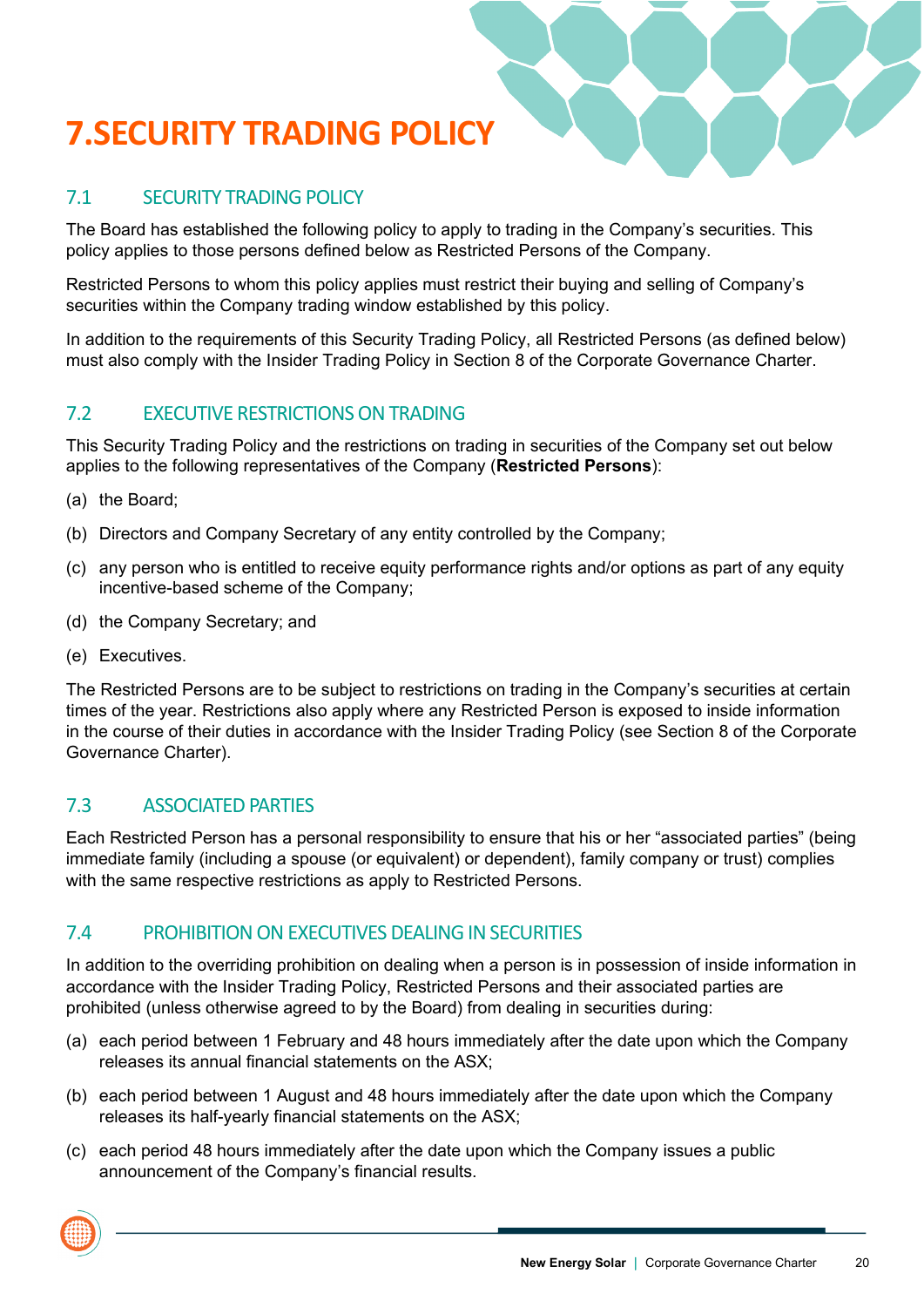The Board may from time to time announce further periods of trading blackouts under this Policy as required. These blackout periods may include, among other things, periods in which information has become available to the Company which impacts on a previously announced NTA as a result of completion of periodic revaluation of assets and assessment of provisions and accruals in the context of preparation of the audited or auditor-reviewed financial statements of the Company. Discretionary trading blackouts will be communicated to Restricted Persons by the Company Secretary.

For the avoidance of doubt, it is emphasised that Restricted Persons may not deal at any time whilst in the possession of "inside Information".

# 7.5 BOARD OF DIRECTORS' DISCRETION

The Board has an absolute discretion to place an embargo on Restricted Persons and /or their respective associated parties trading in the Company's securities at any time.

# 7.6 NOTIFICATION RULES IN RELATION TO DEALING IN SECURITIES

Restricted Persons are required to notify the Company of intended dealings in securities, by themselves or their associated parties, of the Company prior to such intended dealings. This should be done by written notice to the Company Secretary outlining:

- (a) name of security holder;
- (b) type of proposed transaction (purchase, sale, etc.); and
- (c) number of securities involved.

The Company Secretary may confer with the Chairman of the Board in relation to any proposed dealing.

## 7.7 DIRECTORS TO NOTIFY ASX OF SECURITY HOLDINGS

The Board is required to complete, or request that the Company Secretary complete necessary forms to the Company to be filed with the ASX in respect of their security holdings in the Company for the purposes of section 205G of the Corporations Act and the Listing Rules.

## 7.8 EXCEPTIONAL CIRCUMSTANCES

Where, in exceptional circumstances, and it is the only reasonable course of action available to a Restricted Person (e.g. a pressing financial commitment that cannot be satisfied otherwise) clearance may be given for the Restricted Person to sell (but not to purchase) securities in the Company when that person would otherwise be prohibited from doing so.

In this section 7.8, "exceptional circumstances" means severe financial hardship, a court order (or court enforceable undertaking), or some other overriding legal or regulatory requirement, to transfer or sell securities in the Company, or other circumstances that may be deemed exceptional by the Boards. For example, a Restricted Person may be in severe financial hardship if he or she has a pressing financial commitment that cannot otherwise be satisfied.

The Boards may not give clearance under the exception in section 7.8 if there is a matter about which there is inside information in relation to securities in the Company (whether or not the Restricted Person knows about the matter) when the Restricted Person requests clearance or proposes to deal in securities in the Company.

The Board will decide if circumstances are exceptional.

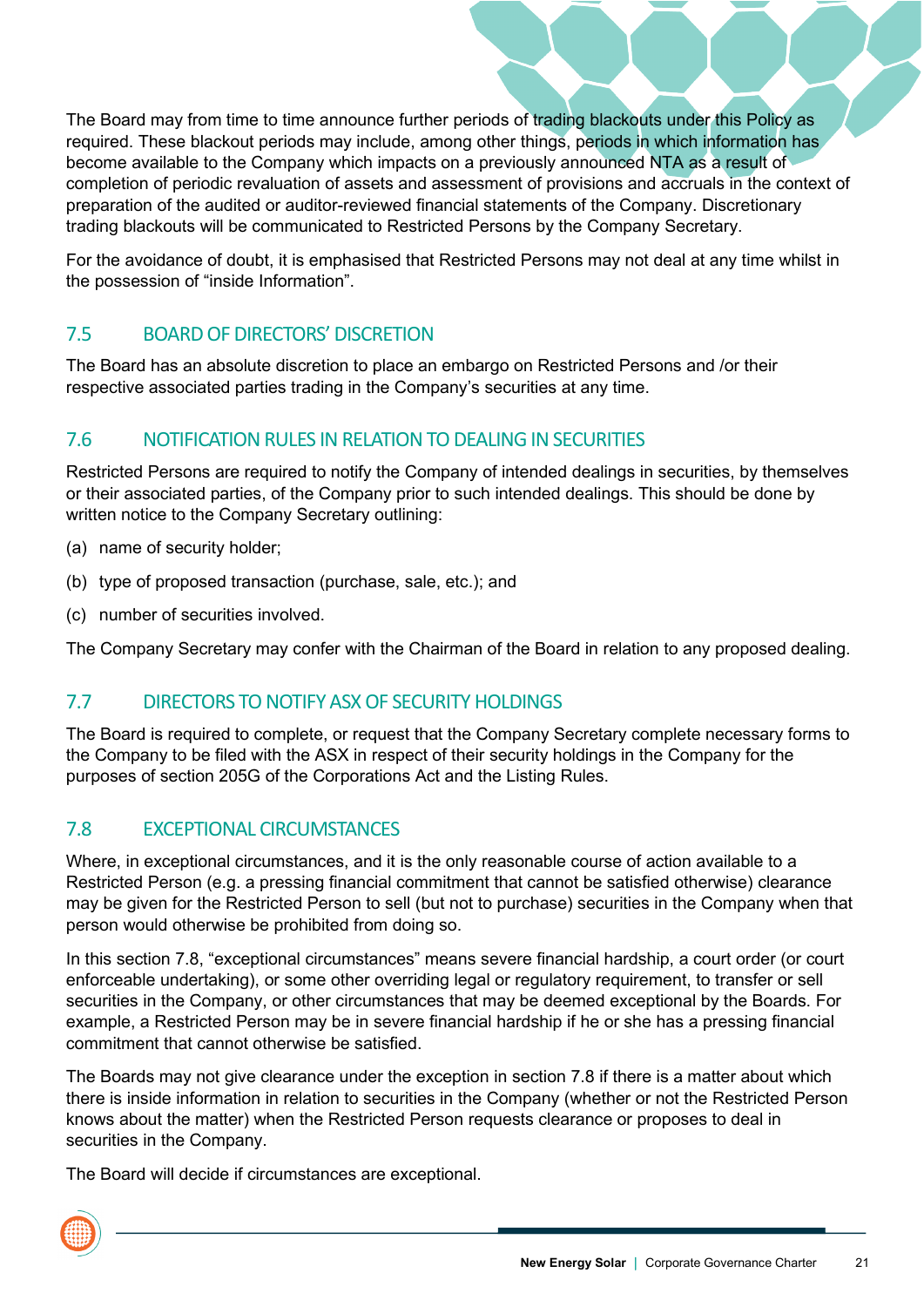Any clearance given by the Board in accordance with section 7.8 must be in writing (which may be in the form of an email). The Board must determine, and specify in the written clearance, the maximum duration of the clearance.

#### 7.9 TRADING NOT SUBJECT TO THIS TRADING POLICY

The following dealings are not subject to the provisions of this Security Trading Policy in respect of the Company:

- (a) undertakings or elections to take up entitlements under a rights issue or other offer (including an offer of securities in lieu of a cash dividend);
- (b) the take up of entitlements under a rights issue or other offer (including an offer of securities in lieu of a cash dividend);
- (c) allowing entitlements to lapse under a rights issue or other offer (including an offer of securities in lieu of a cash dividend);
- (d) the sale of sufficient entitlements to allow take up of the balance of the entitlements under a rights issue;
- (e) undertakings to accept, or the acceptance of, a takeover offer or pursuant to a scheme of arrangement implemented in accordance with section 411 of the Corporations Act;
- (f) the purchase of securities or the communication of information pursuant to a requirement imposed by law;
- (g) bona fide gifts to a Director by a third party;
- (h) transfers of securities of the entity already held into a superannuation Company or other saving scheme in which the Restricted Person is a beneficiary;
- (i) an investment in, or trading in securities of, a Company or other scheme (other than a scheme only investing in the securities of the entity) where the assets of the Company or other scheme are invested at the discretion of a third party;
- (j) where a Restricted Person is a trustee, trading in the securities of the entity by that trust provided the Restricted Person is not a beneficiary of the trust and any decision to trade during a prohibited period is taken by the other trustees or by the investment managers independently of the restricted person; and
- (k) trading under an offer or invitation made to all or most of the security holders, such as, a rights issue, a security purchase plan, a dividend or distribution reinvestment plan and an equal access buy-back, where the plan that determines the timing and structure of the offer has been approved by the board. This includes decisions relating to whether or not to take up the entitlements and the sale of entitlements required to provide for the take up of the balance of entitlements under a renounceable pro rata issue.

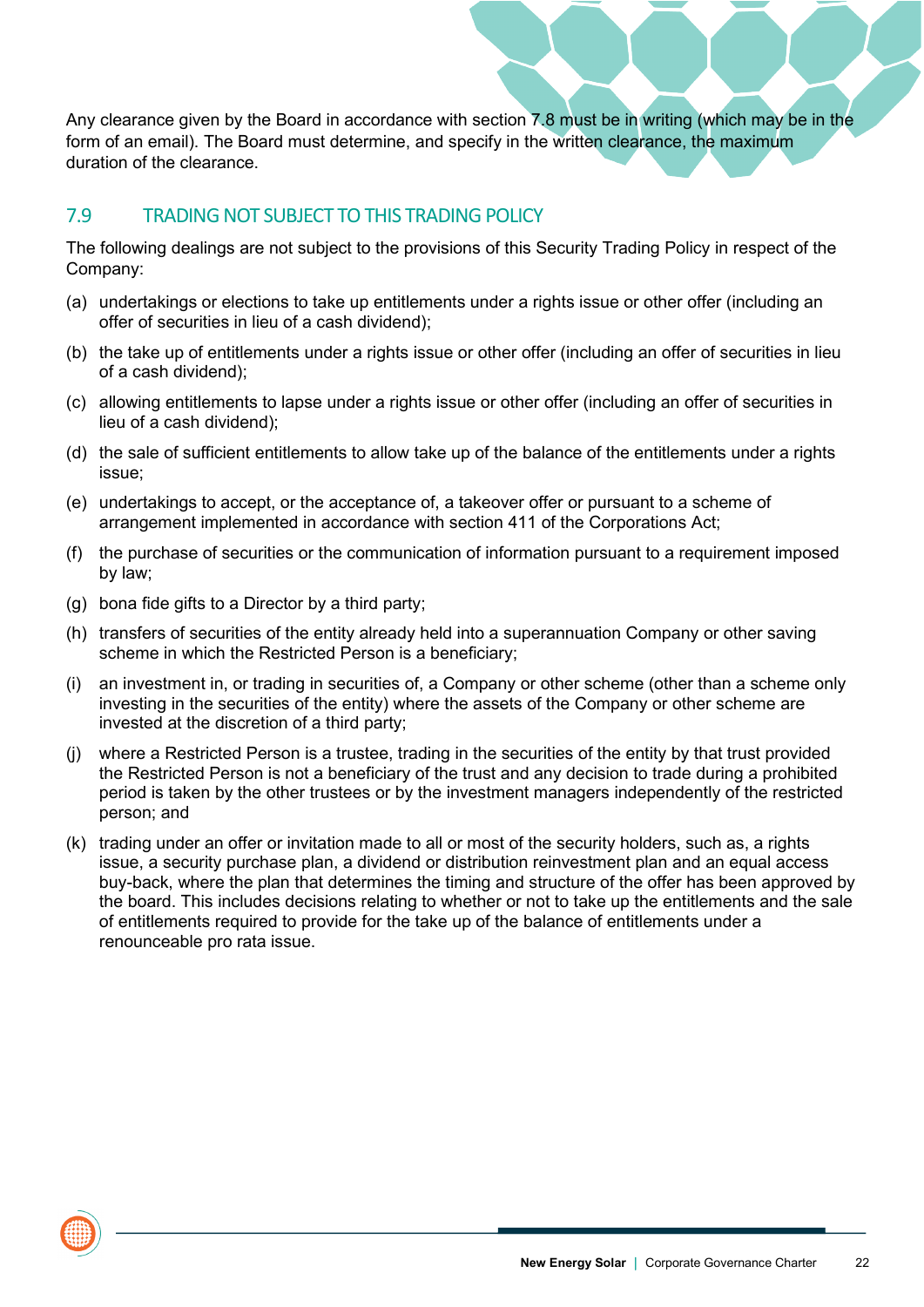# <span id="page-22-0"></span>**8.INSIDER TRADING POLICY**



#### 8.1 POLICY

The Board has established the following Insider Trading Policy to apply to trading in the Company's securities.

This policy applies to all Directors and Executives. All Directors and Executives of the Company must not deal in the Company's securities while in possession of price sensitive information.

In addition, the general Security Trading Policy (see Section 7) sets out additional restrictions which apply to Directors and Executives of the Company.

The Corporations Act imposes severe penalties (both criminal and civil) on persons who conduct insider trading activities. Any perception of improper conduct by officers of the Company also has the potential to substantially damage the Company's reputation.

The Company has established the policy set out in Section 8 of this charter in an effort to prevent the incidence of insider trading in the Company's securities. The policy provides a general summary of the law in Australia in relation to insider trading, and as such operates in addition to the legal requirements. It is the personal responsibility of each Director and Executive to comply with this policy.

#### 8.2 OVERVIEW OF THE INSIDER TRADING PROVISIONS IN THE CORPORATIONS ACT

It is illegal for anybody to deal in any securities of a body corporate (including the Company), when in possession of information that the person knows, or ought reasonably to know:

- (a) is not generally available (including information that the Company has not disclosed to the market in accordance with the Company's Continuous Disclosure Policy); and
- (b) might have material effect on the price or value of those securities if it was generally available (Inside Information).

This prohibition extends to procuring another person to deal, and, in the case of securities of listed entities, extends to communicating the inside information to another person, if the person knows, or ought reasonably to know, that the other person would, or would be likely to, deal in the securities in question or procure another person to do so.

To communicate Inside Information to another person is also an offence which carries both civil and criminal penalties.

An officer in possession of Inside Information about the Company has a duty to keep that information confidential and must not in any way disclose or communicate that information to any person.

#### 8.3 DEALING WITH SECURITY ANALYSTS, INSTITUTIONAL INVESTORS AND JOURNALISTS

An officer may be exposed to others outside the Company such as security analysts, institutional investors and journalists. It is important that all Directors and Executives be aware that selective disclosure of non-public information may result in a breach of the insider trading rules.

It is important to emphasise that it is the mere fact of conveyance of the material non-public information that gives rise to liability, not the manner in which it is conveyed.